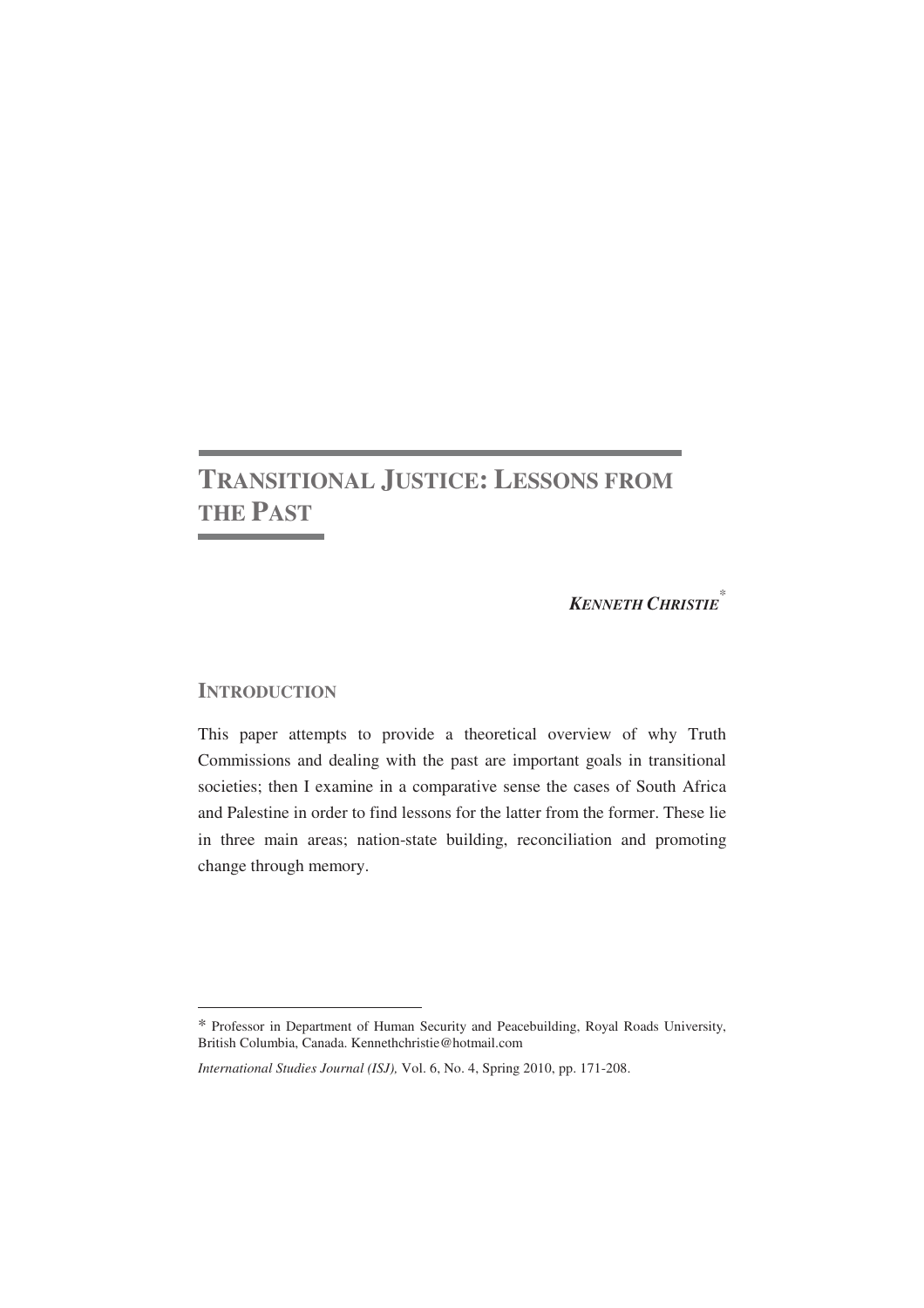# **TRUTH COMMISSIONS**

*The question then, is not whether one lives in history, but rather in whose history one lives. As Voltaire said 'we owe respect to the living; to the dead we owe only the truth.'(1)*

It is within this context that remembering and forgetting emerged as an important narrative of the late twentieth, early 21st centuries. Transitional nation-states seeking to overcome traumatic legacies and move forward were instituting enquiries into past conflicts. The most well known attempts to establish historical truth, create collective memory and punish offenders of wartime atrocities were the Nuremberg and Tokyo trials, held at the end of the 2nd World War. However, significantly, Japan still refuses overall to accept responsibility and show real contrition for human rights abuses (i.e. the comfort women) it committed during that war (In East and Southeast Asia). Recently, when still in office, Tony Blair also acknowledged the role of Britain in the Slave trade but stopped short at a full apology. Similarly US citizens still have trouble dealing with the traumatic legacy of Vietnam which divided and ruptured US politics in the 1960's and 1970's.

Revising history is not a new movement. During the process of decolonisation, many newly independent and developing countries changed their history textbooks, renamed streets and cities and demolished public monuments which celebrated the achievements of the colonisers. In Zimbabwe, Salisbury became Harare; in Vietnam, Saigon was renamed Ho Chi Minh City, just two countries among many where elites and masses tried to come to terms with traumatic past conflicts.

Over the last thirty years, many political transitions from dictatorships and towards democratic dispensations have often been accompanied by Truth Commissions. Since 1974 there have been over 25 Truth Commissions and inquiries in states as diverse as Argentina, Chile, Uruguay, Bolivia, El Salvador, Uganda, Zimbabwe, Chad, Rwanda, Ethiopia and the Philippines among others, with recent additions Guatemala, Germany, Malawi and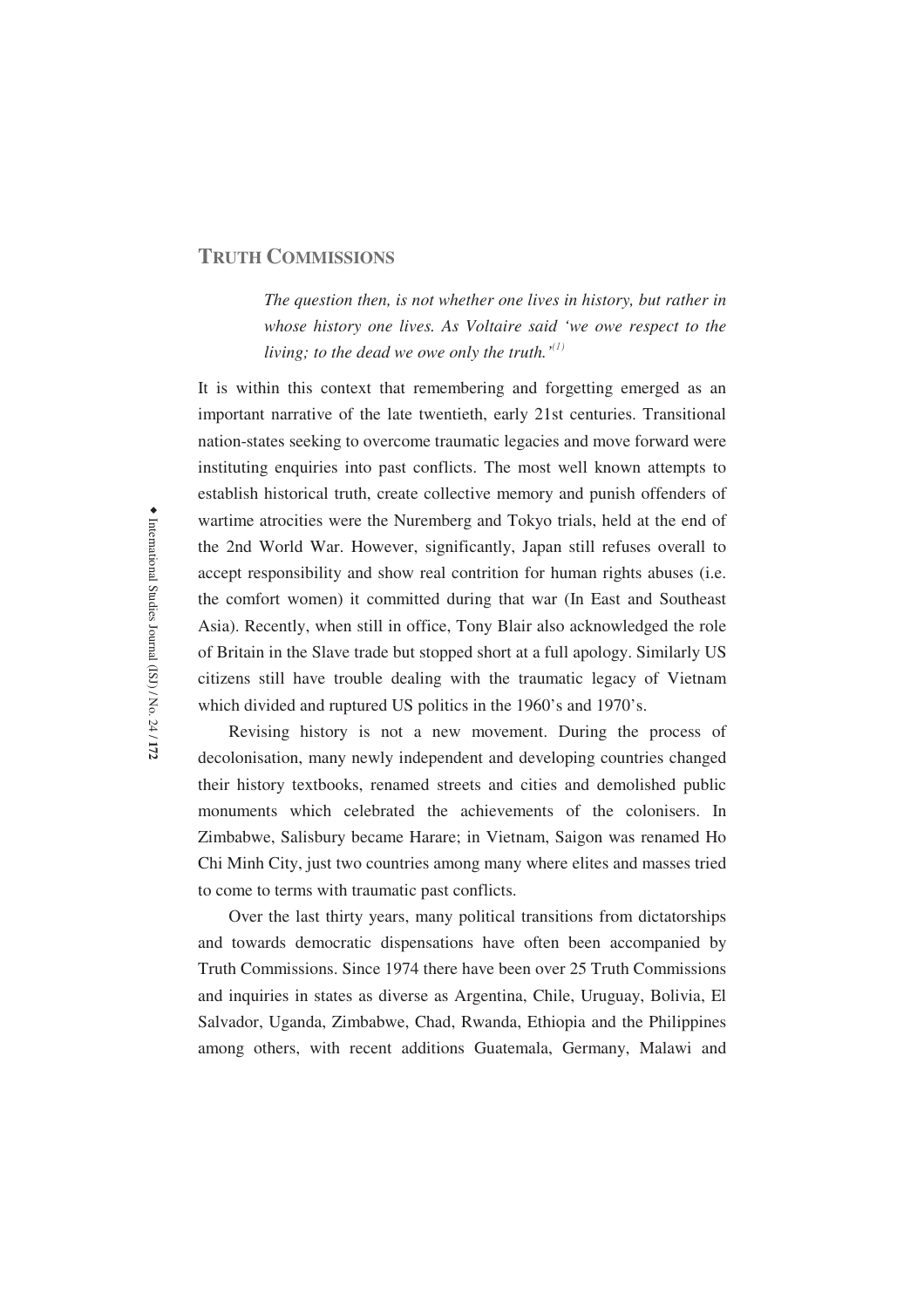South Africa. The process of "uncovering" the truth about a nations traumatic past appears to be an ongoing one as there have also been calls for commissions in Mexico and South Korea, with suggestions of Sri Lanka and Northern Ireland. Sometimes these inquiries are also called for in societies where conflict is as yet not fully resolved, adding to the complexity of the picture. Such inquiries it is argued have become a crucial way in which new governments and states not only seek to uncover the "true" past but also attempt to create new and politically acceptable versions of their history, partially in an effort to reconcile and heal the long standing wounds which have afflicted various sectors of the political community. Some have also argued these efforts are just as often used in the political sense to cover abuses by the onetime victims, (or freedom fighters) and now elites in the governance structure. In essence, there is a politicisation of collective memory in favour of the "victors" and against the previous "transgressors." Put more simply, the historical narrative is simply rewritten for the benefit of the new elites. This helps to legitimize any of their abuse and perhaps more importantly entrench them in power because of their moral stature. In an important work Ian Buruma who studied the post war memories of Japan and Germany argued that the job of the historian surrounding these traumatic details of the past is:

> *To strip the past of its mystery, to relate history as a series of more or less coherent events--without being subject to fixed laws--and to explain and evaluate those events critically is the historian's task. This is difficult, perhaps impossible to do when the events are within living memory, when the question of guilt and shame are still vital.(2)*

Two points are particularly important here:

1. The 20th century has been a century of violence with the state being at the forefront in the exercise of violence against usually helpless citizenry's. Revolutions, insurrections, guerrilla warfare emerged as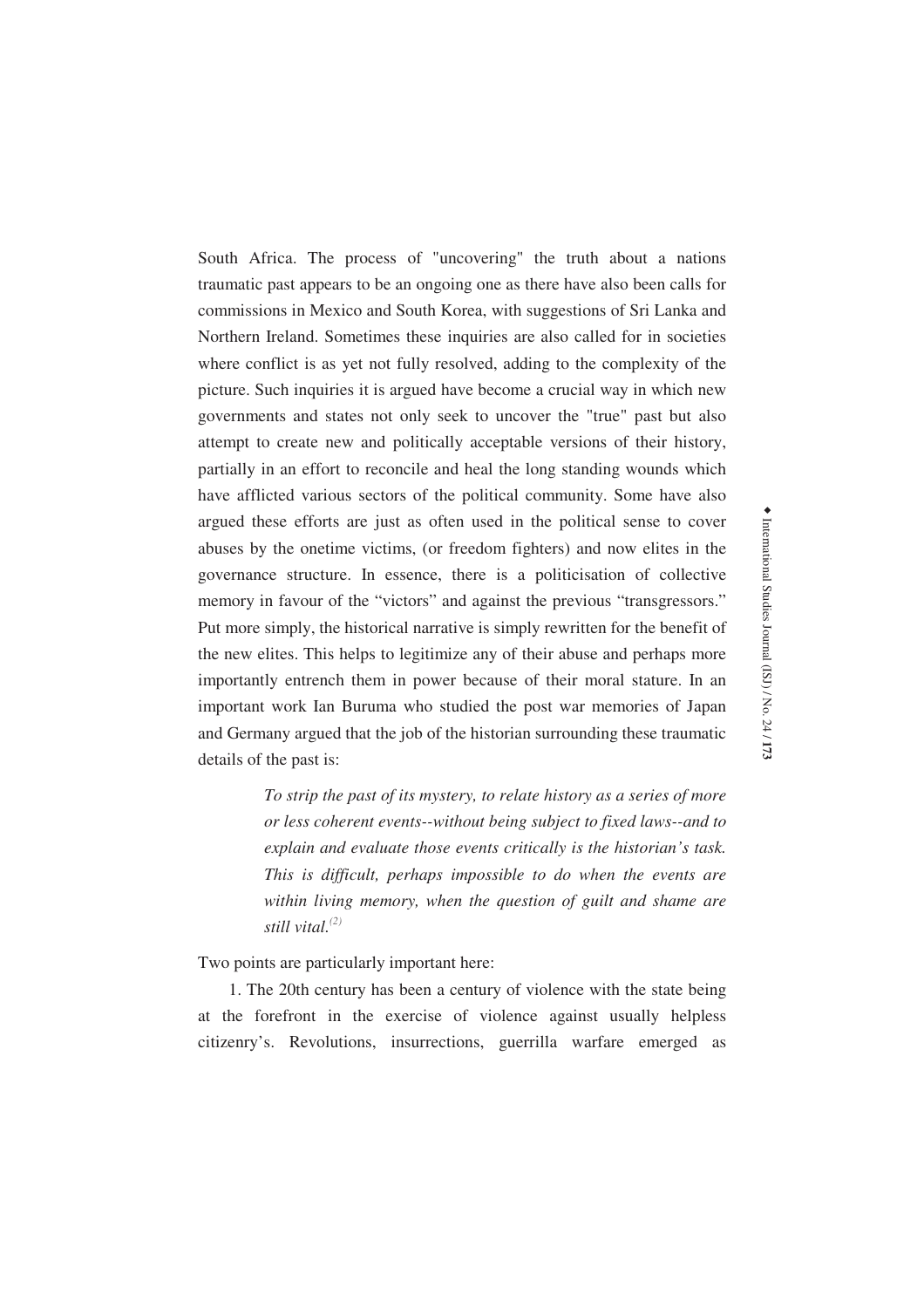contenders to state power significantly in the last 100 years. These experiences have by and large produced deep and abiding scars on ordinary people. In armed conflicts since the end of the Second World War in 1945, over 90% of the casualties have been civilians. Moreover, since this period an estimated 22 million people have died in conflict.<sup> $(3)$ </sup> Early on this century even before details of mass genocide had been illustrated, one author could argue that " the curse of privilege to be the most devastating or most bloody war century belongs to the Twentieth; in one quarter century it imposed upon the population a 'blood tribute' far greater than that imposed by any of the whole centuries combined."<sup>(4)</sup>

2. In the post cold war period, the state and its meaning is undergoing a period of redefinition, as the superpowers predominance has been challenged by intrastate and external-state actors. For instance human rights issues, refugees, ethnicity, gender issues, the environment among others have emerged as crucial themes in international politics at the close of the 20th century. Democratization has become the key element for many social scientists in explaining these global changes; it seems likely that the twentieth century will become known as the "age of democratization." The collapse of the Soviet Union and authoritarian regimes in Eastern Europe, Latin America and elsewhere has seen the process of democratization carried further. Democracy has emerged as the legitimate form of government in Southern Europe and in part East Asia. It will be far more difficult now to reverse these trends and process and this will engrain democracy as a form of government.

One of the key aspects of how states seek to acquire an institutionalised narrative of the past is that this finds itself inscribed in some sort of collective memory or shared memory. This enables us to think through a common sense of identity in relation to the past and helps us to deal with the implications. James Fentress and Chris Wickhams argue of the importance of past events and experience (whether real or imaginary) which provide shared images of the historical past which in turn have importance for the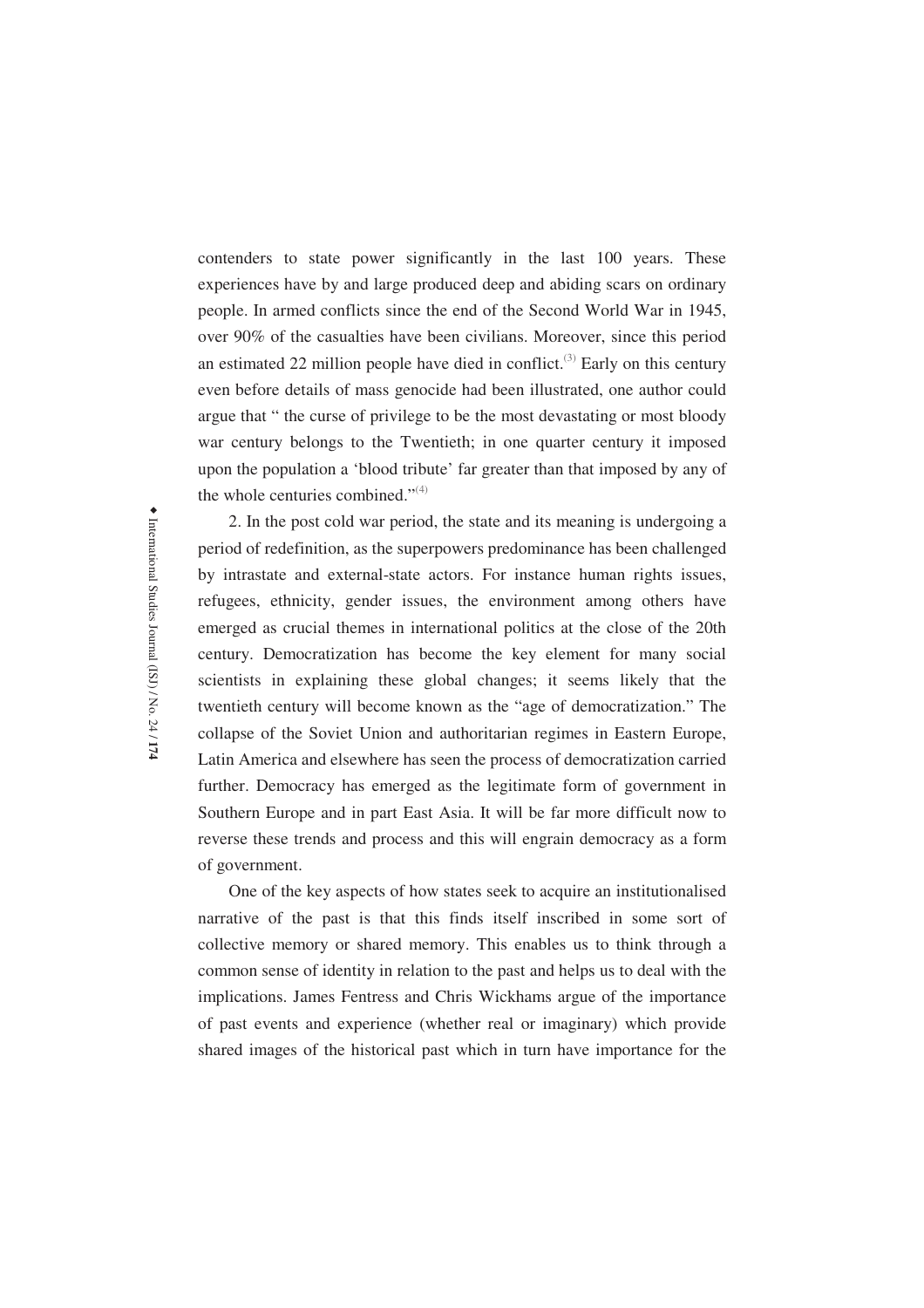constitution of social groups in the present and their identity. It is this common remembrance of things past then that direct bearing on our present condition and our state of being. Indeed they are intimately interlinked. To this extent then, folk tales, anecdotes, stories, myths etc. are all relevant, whether they are true or not; what matters ultimately is that they are believed. As such social memory is not only selective, but also often distorted and inaccurate.

The past has become a more embittered, more debated; more revised foreign country than ever before. In terms of how societies remember (or forget) Connerton has argued that the control of society's memory largely conditions the hierarchy of power. The way that collective memory is stored then is not simply a technical formulation but one that bears directly on the legitimation of power relations and what that means. The question of control is a crucial political issue, the control of the media and the control of the archives.<sup> $(5)$ </sup> Images of the past then commonly legitimate the present social order through shared memory. And we will see throughout the text that memory is used over and over again in contemporary politics. This might be borne in mind when we see the African National Congress in South Africa making arguments that blame current circumstances on the apartheid past. This is not to say this is of course not true, but just that it serves a function for contemporary politics and their legitimation in South Africa.<sup>(6)</sup> Memory in this sense is material;. It counts, it serves a function. As Marx argued:

> *Men make their own history but not of their own free will; not under circumstances they themselves have chosen but under the given and inherited circumstances with which they are directly confronted. The tradition of the dead generations weighs like a nightmare on the minds of the living.(7)*

Part of this remembering is the real need to create an overall awareness of the illegitimacy of authoritarianism and dictatorship. Derek Summerfield, a British psychiatrist has argued in favour of the retrieval of a common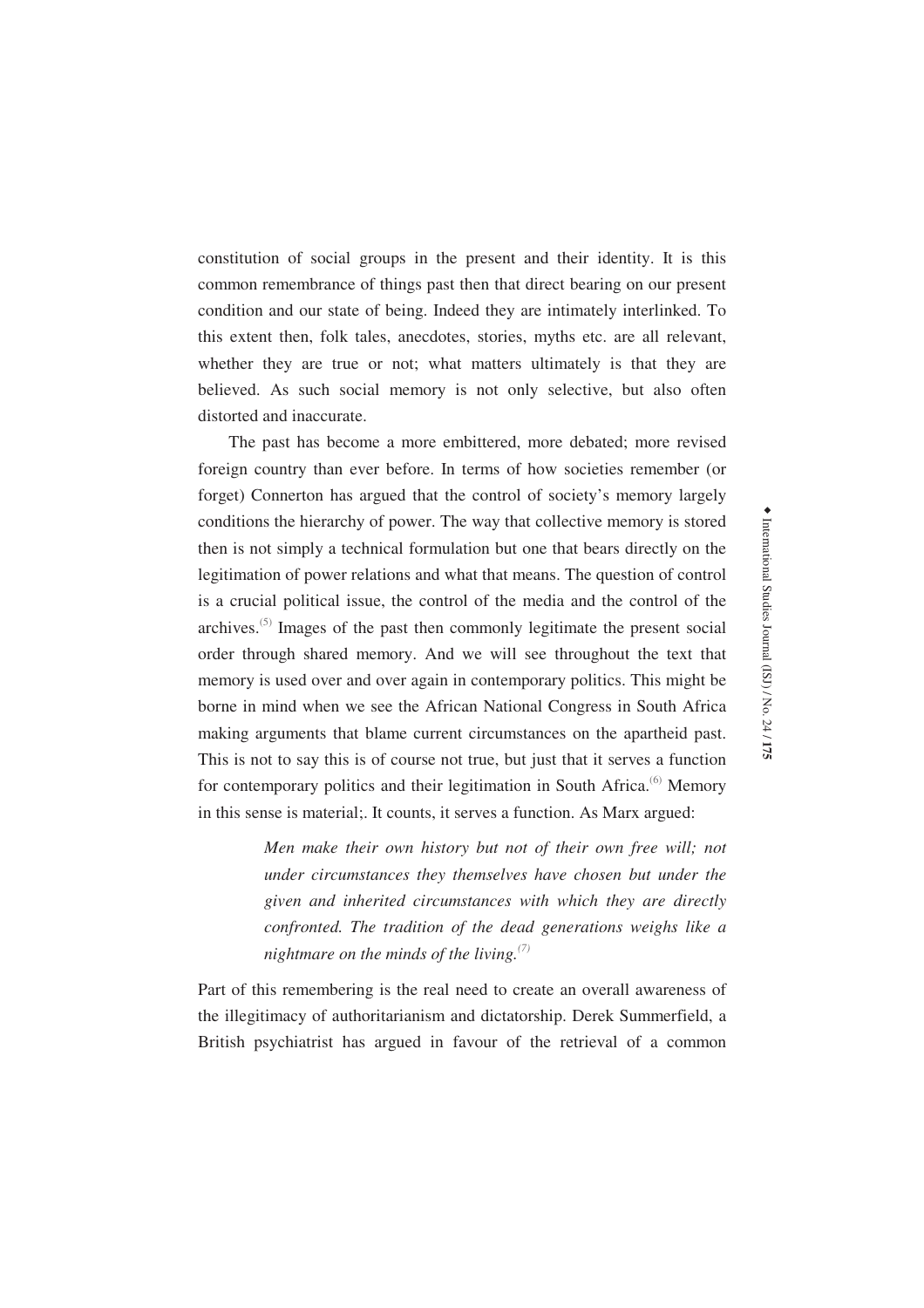٠

memory in such societies because of the fact that "Those abusing power typically refuse to acknowledge their dead victims, as if they had never existed and were mere wraiths in the memories of those left behind......Those with the power to abuse are the enemies of memory." It is a struggle over power, the power to remember and forget, that continues. So memory constitutes power in this regard. There remains two very practical aspects however. When we deal with the difficult question of justice in establishing inquiries in to the past, two aspects seem clear and these represent conflicting interests. A state in transition needs to maintain political stability and provide for national unity, but in many cases it also feels compelled to achieve justice by punishing perpetrators of heinous crimes. Punishment encompasses various theoretical strands: retribution, deterrence, compensation and perhaps the most important for a state in transition: the need to establish the rule of law and the political authority of the new dispensation. The dilemma that many transitional states face is whether prosecution would lead to political violence, perhaps even civil war which would weaken an already vulnerable democratic system. Reconciliation presents a strong argument against prosecution in this instance. International law and the political constraints which form part of this allow an affirmative obligation on the part of states to investigate and punish gross violations of human rights. Some have argued that this means that amnesty provisions are strictly illegal under provisions of international law; while others argue for discretion on the part of individual states. One approach would be to establish a hierarchy of crimes so that some of the most serious such as torture, extrajudicial killings and disappearances among others do not go unpunished. Others have argued that to punish or pardon is not simply decontextualised or abstract notions; the precise mix depends ultimately on the political context. There are numerous constraints which determine these inquiries into the past success or failure in the challenges facing a transitional government. Many new governments are constrained by the inheritance of the former regimes civil service, security institutions and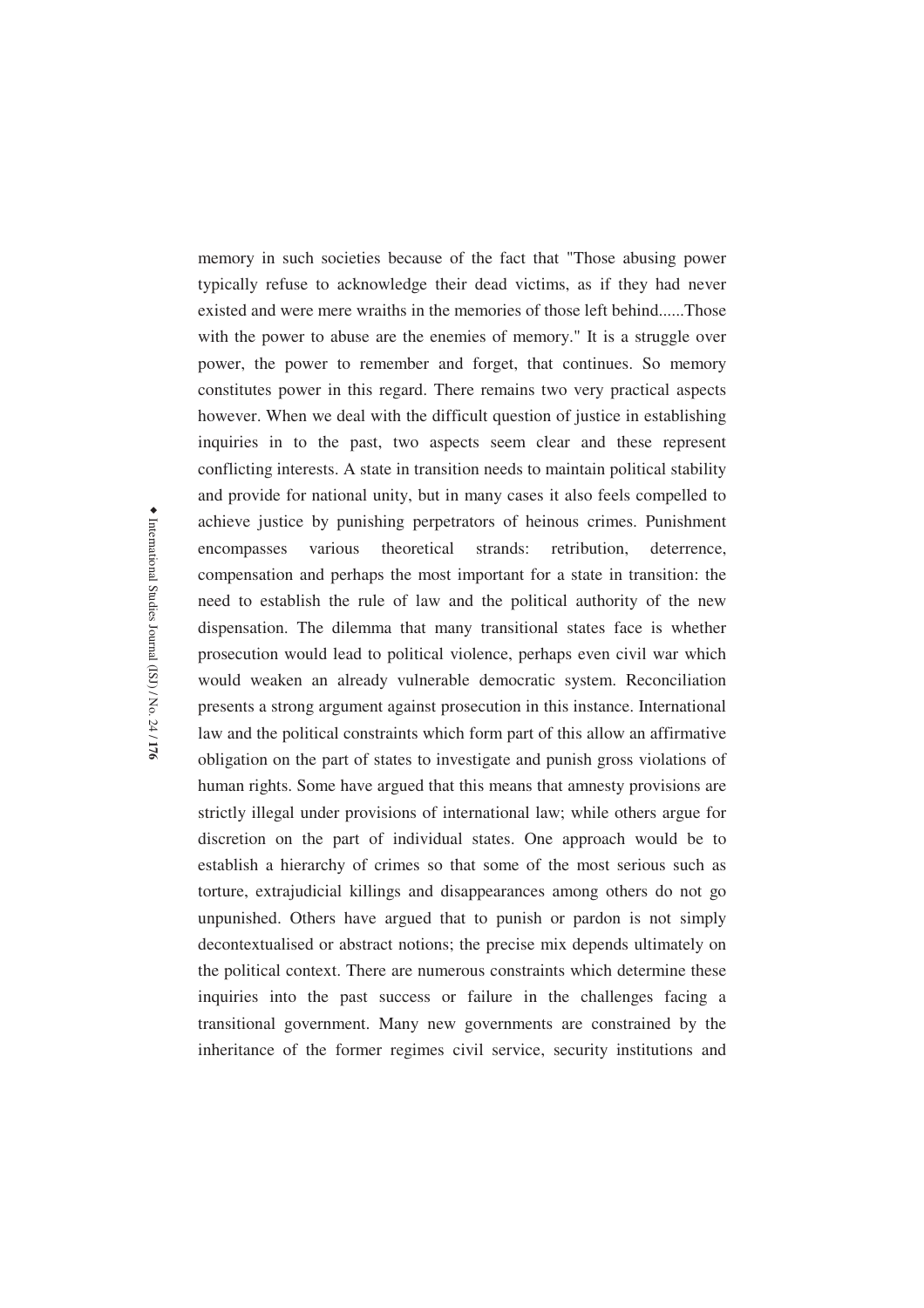personnel who were previously loyal to the old government. This difficulty would be particularly problematic with the emergence of a new Palestinian state in which different factions vied for power (such as Hamas and Fatah) for instance in the past and who claimed legitimacy from different sections of the community. Emerging democratic dispensations have often sought to respond this typically by dismantling their apparatus of control, punishing or giving amnesty to the old officials of those regimes, providing some form of reparation for survivors and victims' and commemorating their struggle and sacrifice through monuments, statues and the renaming of streets and avenues amongst others symbolic gestures. Many inquiries into the past in this sense then are compromises and deals worked out within the framework of political negotiations surrounding transitions. This was the case in South Africa; in Palestine it would appear unavoidable.

# **THE CASE OF PALESTINE AND SOUTH AFRICA**

Palestine and South Africa have many similarities in terms of their historical make up, their levels of conflict on an historical scale and the damage inflicted on their societies by institutions that failed to provide solutions to their problems, indeed one could say created and exacerbated their problems. They both have very large numbers of people who feel they have been victims of history; in the case of South Africa the Afrikaners have a very strong sense of settler identity which is under threat in the new dispensation (at least how they see it) and in Palestine, Israeli settlers constitute a serious problem to the development of a peaceful solution, not to mention the acute feeling of vulnerability that Israel perceives itself to exist in.

By the beginning of the 1990's a solution to the South African problem was on the cards and South Africa is now a functioning polity with a framework to chart its future. (though with different problems) The same cannot be said about Palestinian nation which is in an ongoing conflict with the Israeli state every day so any reference to lessons learned must be seen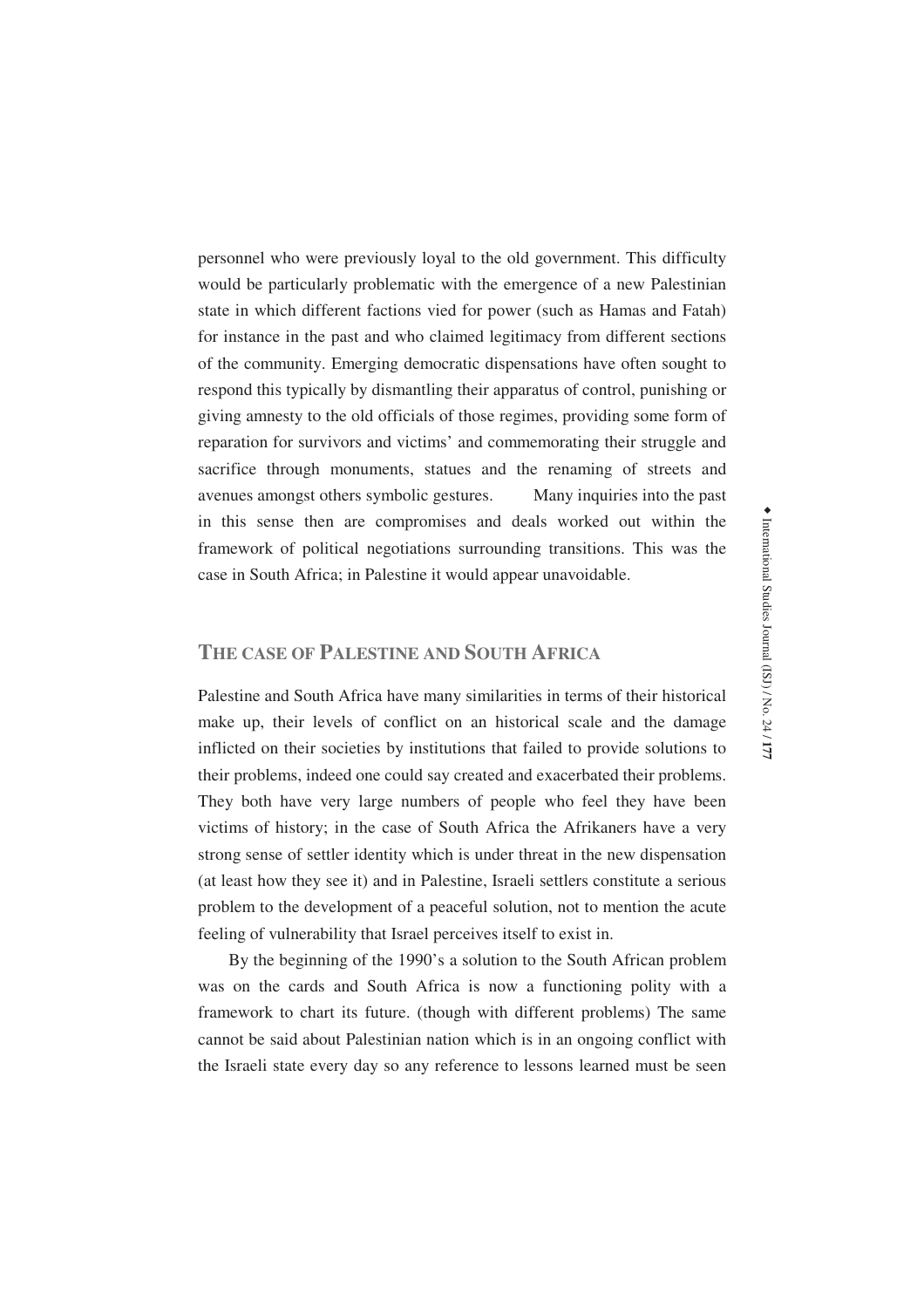from a hypothetical viewpoint. It is something for future concern, so while we might speculate and make suggestions it's important to realise these might not arise. However this is not all wishful thinking. There are many lessons from South Africa to be learned and how of course it managed its conflict and the process through which it succeeded.

It may of course seem superficial to compare the difficulties in South Africa to that of Palestine but both proved to be very long and almost interminable conflicts involving very large sections of the population pitted against each other and manipulated by political groups to maintain that status quo. Eventually South Africa changed because the situation proved untenable for the white government to sustain and it might be that the Palestinian situation will change because the Israeli government will be unable to sustain the occupation. Either way change will come or by drawing on the lessons of the past in other societies in transition we might learn how to manage and deal with it for the benefit of all. The South African Truth Commission was a groundbreaking and revelatory institution that attempted to expose the evil of apartheid, provide amnesty for political crimes and foster reconciliation among South Africans to promote nation-building and peace among other goals. If such a mechanism could prove useful to a current and future Palestine, these issues are worth exploring.

**LESSONS 1. NATION-STATE BUILDING**

The comparisons between South Africa and its nation building project and Palestine are numerous. In the case of South Africa for instance, Kader Asmal et al have noted in their text

> *that in moving away from the discredited governing consciousness of the past, we will need to build a new, shared and ceaselessly debated memory of that past. Without sustained remembrance and*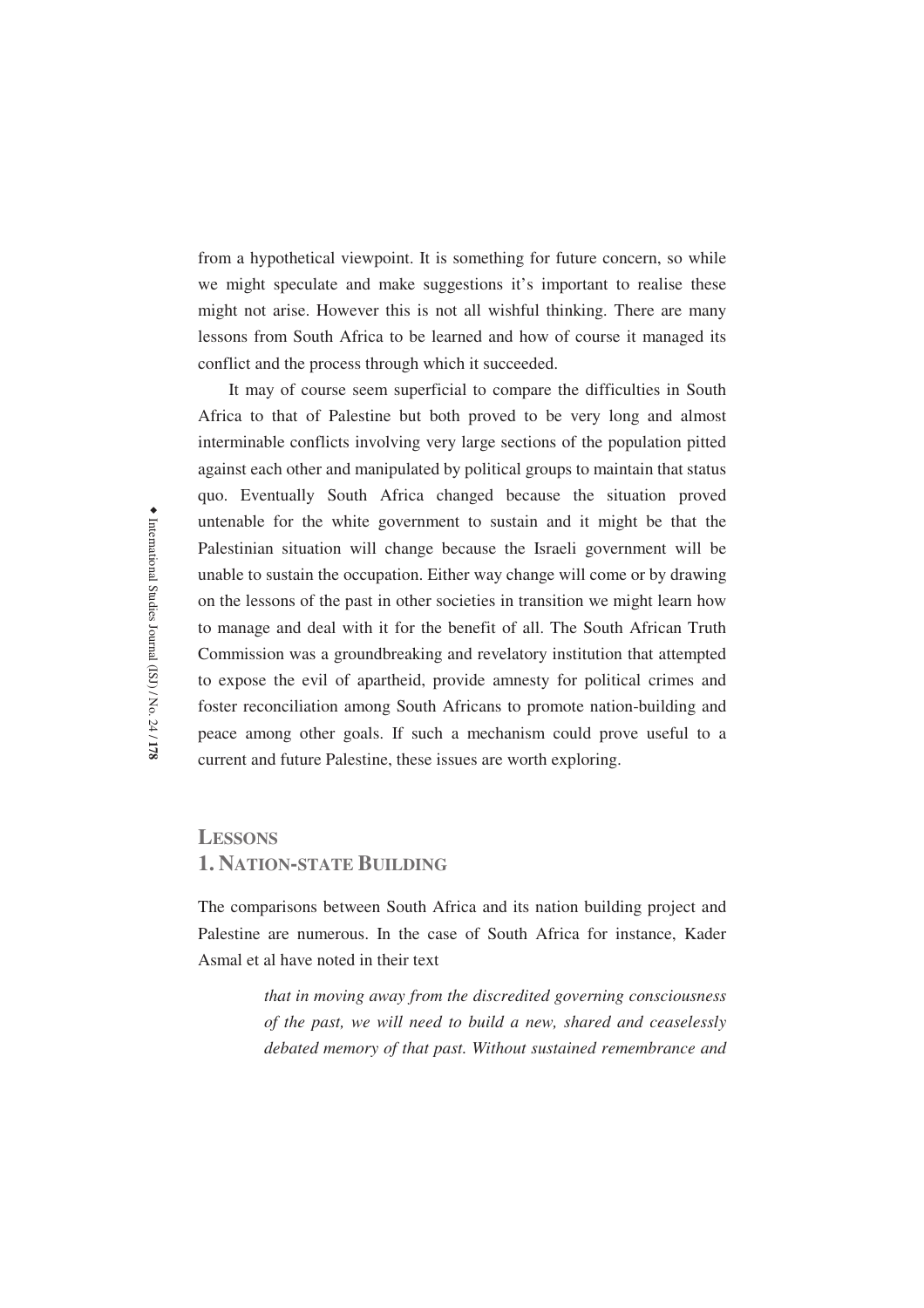*debate, it will be difficult to develop a new South African culture with its various strands intertwined in constructive friction, rather than in mere conflict and mutual strangulation. This talk of shared memory must not be misunderstood or mystified. It is not the creation of a post apartheid volk or a stifling homogenous nationhood; nor a new fatherland. Nor is it merely the equivalent of every individual's mental ability to retain facts and arguments at the front of her consciousness. Such analogies between individual and collective memory are unhelpful. Rather, shared memory, in the intended sense, is a process of historical accountability.(8)*

Throughout the state of transition in South Africa (which in itself is an unfolding process), there have been many controversial views expressed about nation building, ranging from wait seems like a fairly all inclusive from of nation building (the ANC's one nation project) to a reversion to tribalistic politics in which ethnic enclave form their own coherent units such as expressed in part by the Freedom Front.

In the post amble to the constitution it was argued that "the pursuit of national unity, the well being of all South African citizens and peace require reconciliation between people of South Africa and the reconstruction of society." And the "adoption of this constitution lays the secure foundation of the people of South Africa to transcend the divisions and strife of the past, which generated gross violations of human rights, the transgression of humanitarian principles in violent conflicts and a legacy of hatred, fear, guilt and revenge." $(9)$  However, nation-building is not an easy task in the new South Africa or in Palestine. The political violence that was characteristic of South African life continues to disturb and intimidate the process of democratic nation-building. As one author puts it:

> *In the light of the fact that more than 3000 people were killed in political violence during 1990 (almost ten per day), it may seem premature, if not downright presumptuous or perverse, to talk*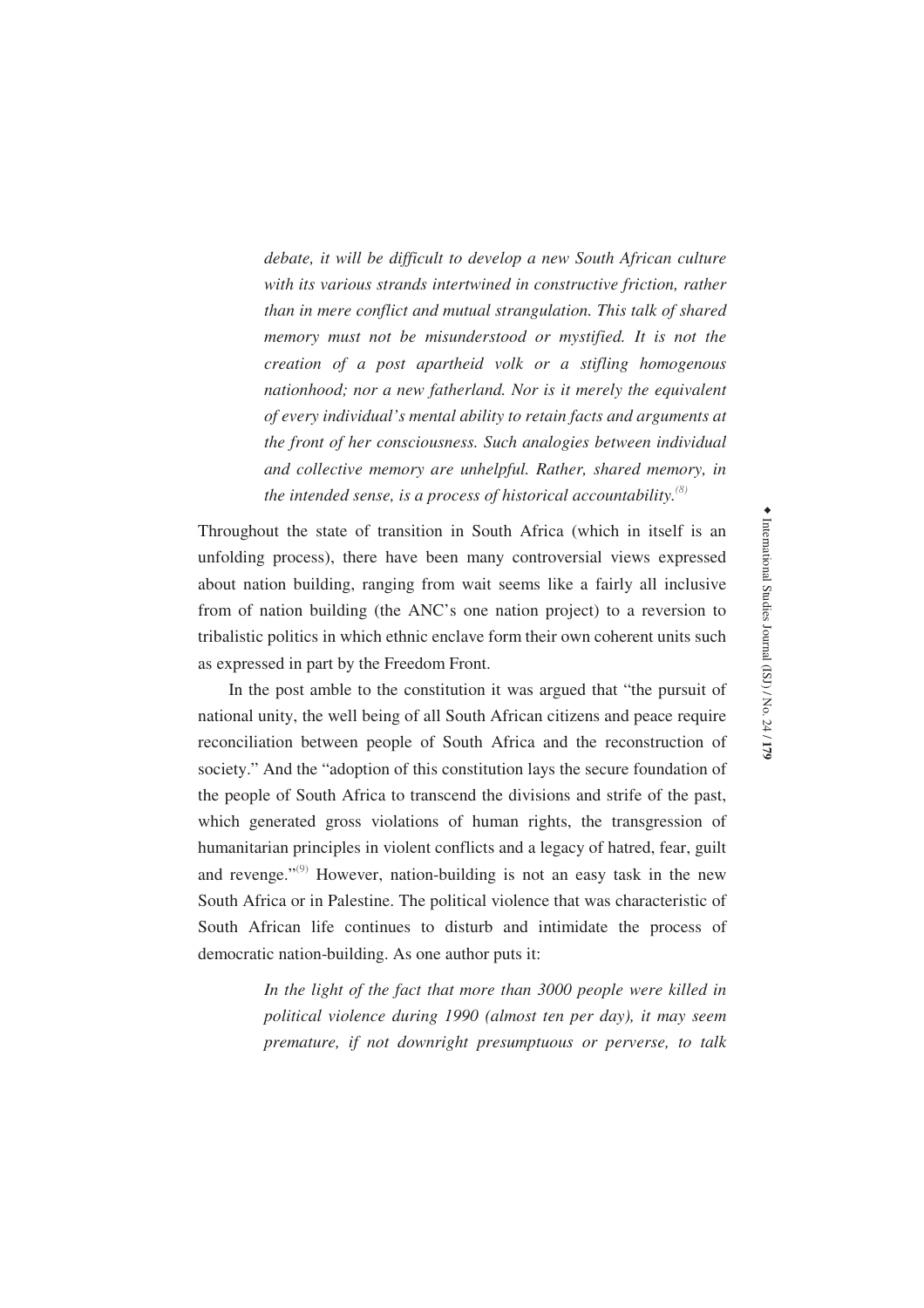*about 'nation-building' when the 'nation' is clearly so viciously divided.(10)*

## **NATION BUILDING AND POLITICAL LEGITIMACY**

The Israeli-Palestinian conflict is one of the longest running conflicts in the world and perhaps the one that affects more countries outside of its boundaries than any other. Two national identities lay claim to the same area of land with religious, political and economic connotations. The shape of the conflict has led to immense poilarisation on all sides and at times what seems like a level of "intractability" about the conflict. By 2006, the Palestinian side to make the conflict more compliocated had divided into two sections; the largest party Fatah and the group known as Hamas. The result of this division was that the Palestinian National Authority (the interim government in the absence of a peace seetlement) is divided bwtween Fatah who control the West Bank and Hamas who control the Gaza strip. Despite the fact that Hamas won the Palestinian elections in 2006, it is not allowed to take part in official negotiations, as it is regarded as a terrorist organiasation. There at least 6 elements to the conflict to be addressed before they can move on : Jerusalem; the issue of refugees, Israeli settlements , security, borders and water. I will discuss two of them and how they relate to the South African situation.

Nation states then are ill defined and even more confusing conceptualised. They appear at once strong and fragile, subject to all sorts of intimidating forces threatening to disrupt their integrity. As threats to nation -states have become more and more widely defined in the post cold war period (cross border movements, refugees, and migrants), terrorism, pollution, and aids amongst other softer threats which are non-military so the nation state has seemed under threat more than any time. Nowhere is this more so than in the case of South Africa.; a state which according to the writers and views expressed here has never constituted a nation but rather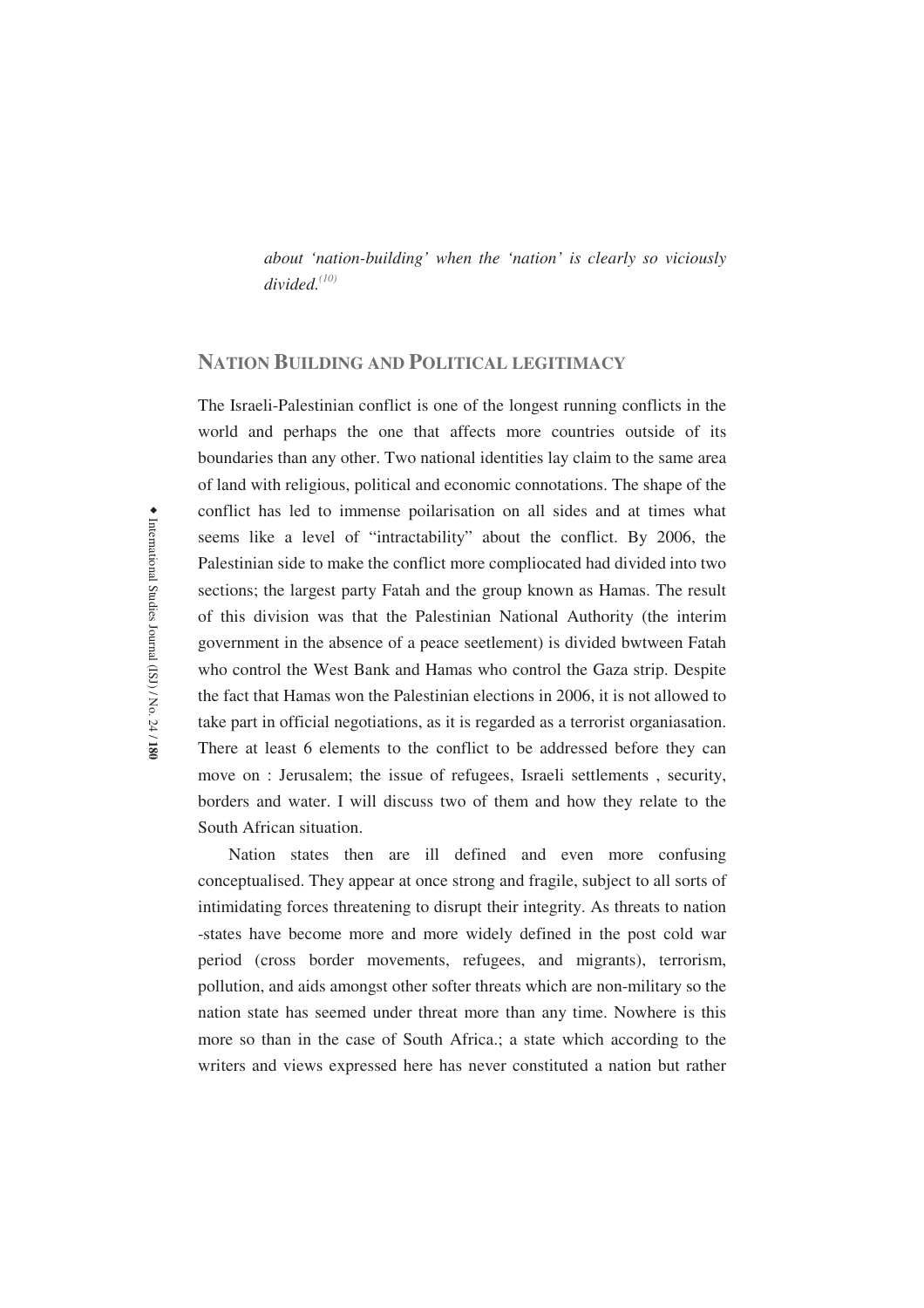has exhibited a plethora of identities.

#### **OTHER MECHANISMS OF NATION-BUILDING**

It must be remembered that a Truth Commission only one mechanism in the process of nation-building, a view expressed over and over with the commissioners and different parties that I interviewed in South Africa. $(11)$ There are a whole series of structures and methods which were introduced to perform reconstruction on society. The Minister of Justice, Dullah Omar introduced the Promotion of national Unity and Reconciliation Act (no.34 of 1995) with the introductory remarks that it would provide a "pathway" and a "stepping Stone" towards a new society. Other stepping stones were to include the Reconstruction and Development programme (RDP, the land Claims Court, the Human rights and Gender Commissions along with the transformation of the Independent Broadcast Authority among others as a means of support for the fledgling constitutional democracy. In this sense these institutions were to provide the back up and ways forward for the new South Africa in its transition to democracy.<sup> $(12)$ </sup> In Palestine similarly new institutions which encompassed groups previously disadvantaged and marginalised would have to be created; the problem of Palestinian refugees would have to be examined at some point, a particularly painful and controversial issue given the numbers.

Apartheid and its structures left South Africa with legacy of pain and hatred. It also left it with huge debts, much of which went towards bloated bureaucracies, national defence and protectionism in the economy, all designed to protect and promote the white minorities interests. As a result the vast majority of the population were left out of the system. Apartheid created entrenched inequalities and vested interests and in part the job of nation-building now is to overcome these. A report in 1997 claimed that: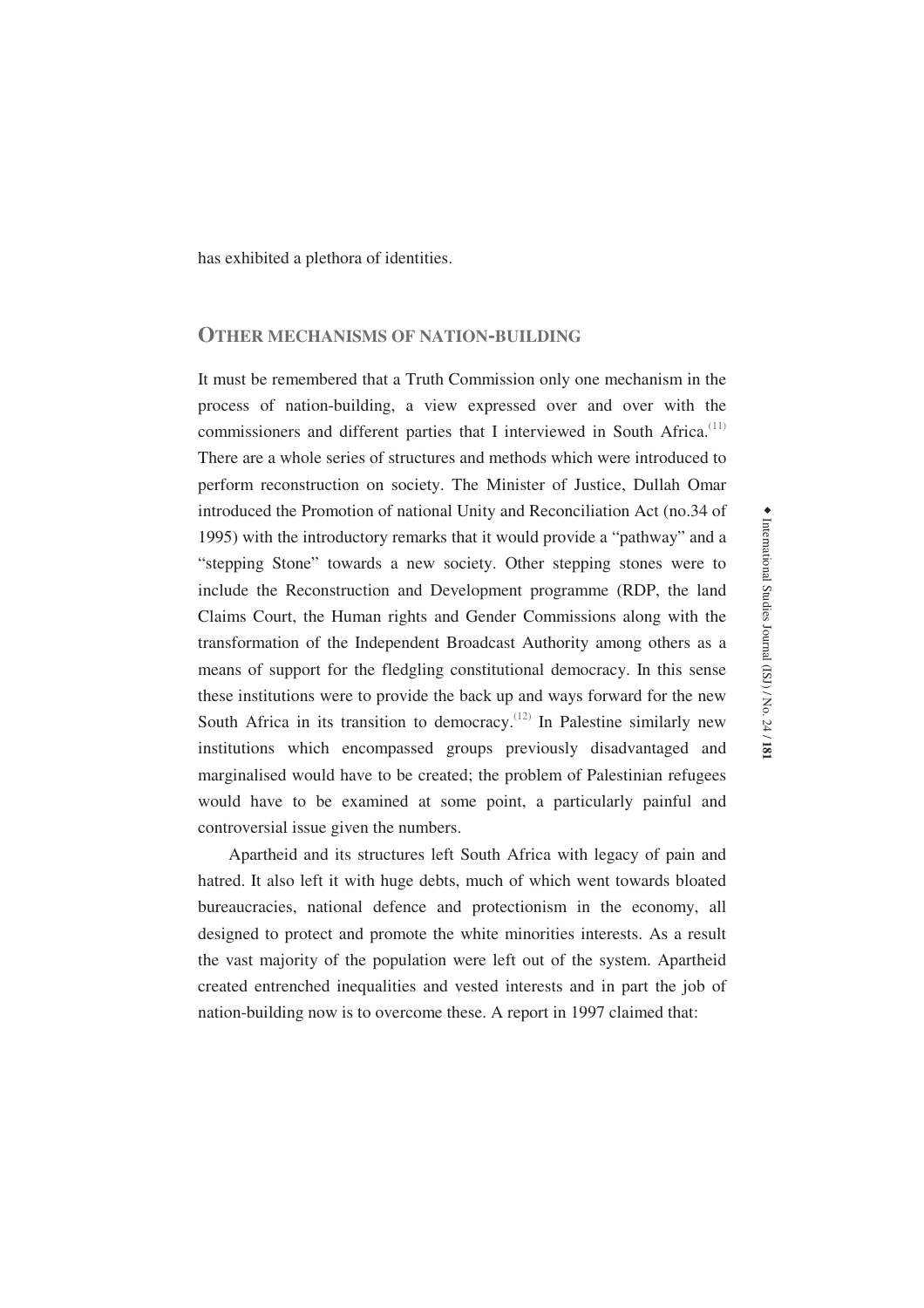*Whites continue to enjoy a per capita income almost twelve times higher than that of blacks, and they own over 80 per cent of the land. Forty per cent of the nation's households--94 per cent black- are living below the poverty line of less than \$200 a month for a family of five. The earnings of this 40 percent of South African households, 64 percent which are in poor rural areas, account for only 6 percent of the national income. Reinforcing these income gaps are huge disparities in access to education, housing, health care, and employment opportunities.(13)*

The plans to redress the imbalances of the past include detailed and systematic effort sat dealing with the priorities which were squandered under the old regime. This included housing, education, primary health care, the electrification of all urban and rural areas, water supplies for everyone and an improved postal and telecommunication service. The affirmative action programmes are already controversial amongst whites who see themselves on the losing end of these but the government sees them as vital to creating the sort of equality the political system needs to maintain stability. It is hard to imagine the economy developing a more equal balance in the labour force without attempting this policy. The Land Claims Commission for instance which was designed to redistribute and give back land which had been taken away in various periods in apartheids history. The Reconstruction and development programme, the newly instituted Human rights commission and the Public protector among others were signs that transformation, reconstruction and nation-building would take many faceted aspects in the new South Africa. The TRC never pretended to be equipped or capable of doing the whole job; in that sense it was and is just a mechanism among many. Similarly in Palestine many people have been left out of the any comprehensive development programme, with regard to land, perhaps the most contentious issue. Unemployment levels etc.

In South Africa, the democratically elected government in 1994 was given the mandate to implement transformative change; however it also had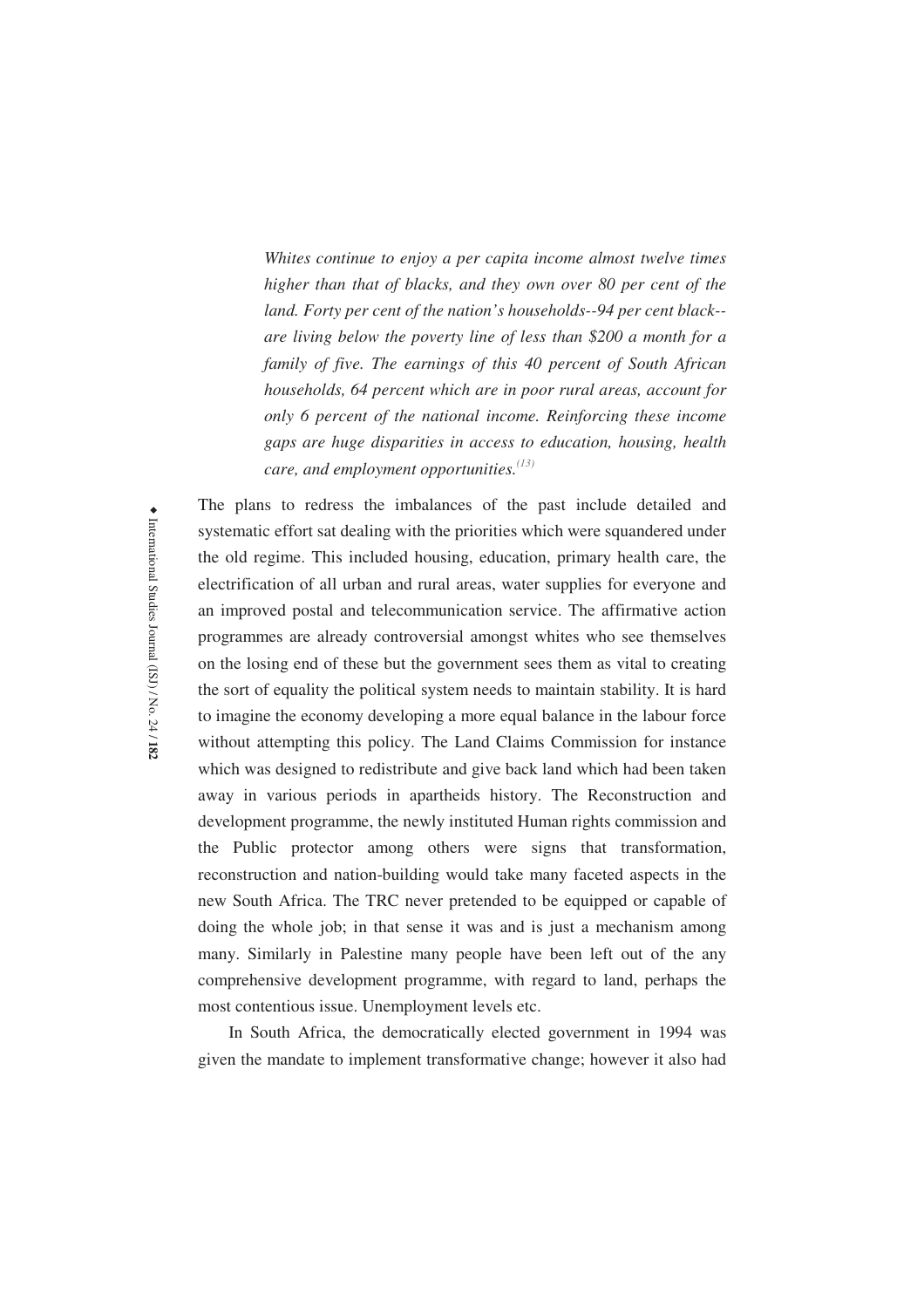to try and work within the new human rights context of South African society. The previous regime knew no such political and democratic constraints; it was free to pursue its policies to the detriment of millions of ordinary South Africans without fear that it would be punished. In short the process of transformation is also constrained by the "new rules of the game" that have emerged. This is fine; it is after all what the liberation struggle was all about.

Nation-Building often seems a romantic task, more suited to starry-eyed idealists and visionaries than policy makers seeking to grapple with the everyday pragmatics of running a large economic infrastructure. Some have argued that there has never been a South African nation, either before or after the colonisation of Southern Africa by imperial powers. In effect the South African nation never existed and that the present South Africa in itself is a product of colonialism, an invention by imperial powers.  $(14)$ 

A M Grundlingh has also argued that this may be problematic:

*The idea of 'nation-building', whatever its precise definition or content, is almost always seen to be a desirable goal. This probably stems from the fact that South Africa is badly in need of an inspiring vision that can contribute towards the healing of apartheid wounds and which can also counteract factionalism; the idea of reconstructing a 'new South Africa' and dispensing with the 'old' thus occupies the moral high ground. However salient the idea may be, and however laudable its aims may appear, it is short-sighted to accept the notion at face value as a panacea for all South Africa's ills(15)*

It seems as if South Africa has never really been a nation in the classical sense of what constitutes nation-hood. The political element is important to because it helps to define the nation and what it means. Similarly in Palestine we might question whether it has ever existed as a nation or is an imagined community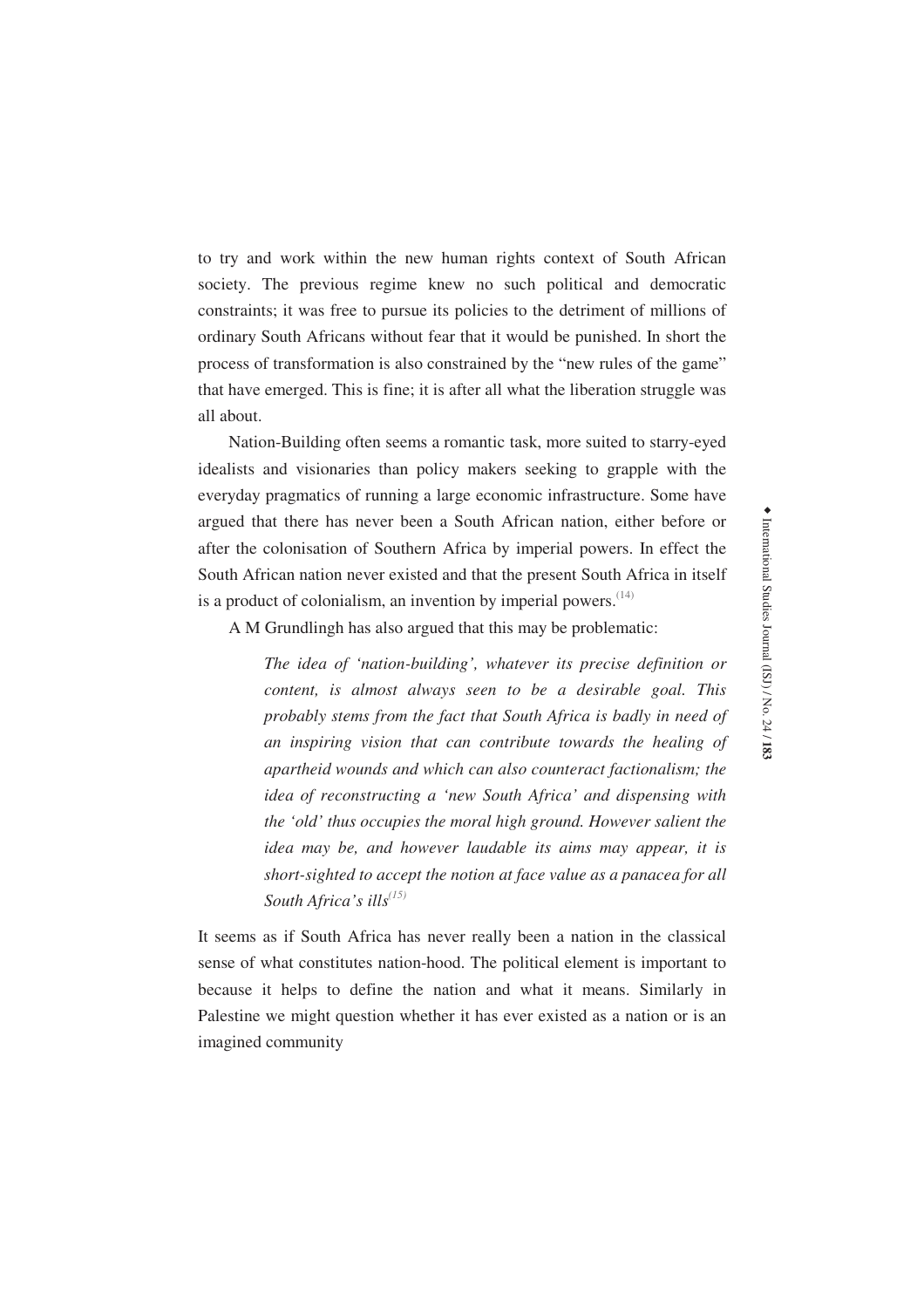South Africa then is an invention; the result of bureaucratic decisions, not real political process. Its borders and boundaries might have been conceivably configured in a different manner. They are arbitrary markers. Much of South Africa exists precisely because of its divisions and the transactions which have been conducted round these. There is little agreement or consensus then on whether there is a common South African nation or even what that should constitute.

> *History has turned them into enemies. And yet they are, probably, the two groups of people in South Africa who have most in common. They share a collective consciousness of a nomadic and peasant existence. Both have been conditioned by tribal experience. Both have chosen Africa as an object of their deepest loyalties and understanding. Both have experienced oppression, and the agonies and acceleration of a struggle for liberation. In the deepest possible sense they belong together.*<sup>(16)</sup>

It may be that this is comparable to the relationship that Israel has with Palestine. If we look at it from the classic native/ settler perspective in which the indigenous South Africans represent the natives and the Afrikaners and other groups the settlers and the Palestinians represent the natives and the Israelis and other groups (such as the migrants in a very real sense )the settlers then the comparison becomes more obvious.

Such a view has been echoed by anthropologists working in the field; the problem of the conflict between two different powerful claimants is thus expressed as this:

> *The most powerfully problematic issue in South Africa is the perplexing logic of identity that lies behind this. It is a country in which two nations both call themselves by the same name, Africans/Afrikaans; yet see each other alternatively as mortal enemies and sons of the same soil. They compete not just for land, but for Autochthony, the transcendent moral right to be of the land,*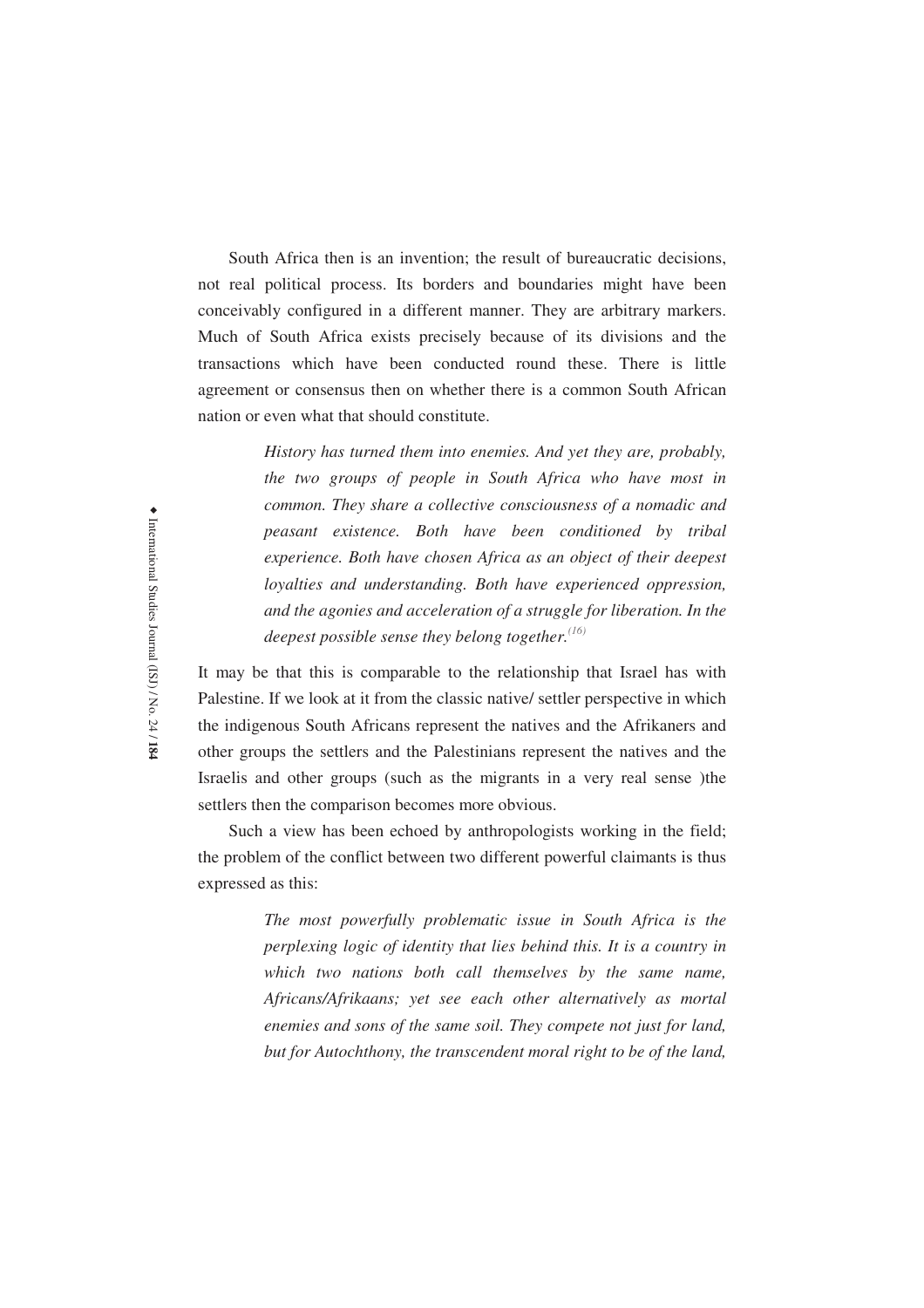*not merely on the land. This cultural struggle transcends mere politics.(17)*

Such a description could be equally applied to the Palestinian-Israeli conflict.The next stage in the ANC's goals for South Africa's transformation clearly lies in the economic emancipation of the majority of poor people in the country; in practice this means the blacks and this will further fuel white fears and possibly deepen the racial tensions which are becoming more and more apparent. However, it is clear that Afrikaners see themselves in ethnonationalist terms. They have a long history, culture, language and religion to draw on for their claims to nation hood and this is the same for Israelis. They see themselves as vulnerable, a frontier nation who have nowhere else to go. They feel part of Africa. As Allister Sparks has put it:

> *Unlike colonial settlers elsewhere in the world, they felt they had no metropolitan home to return to. They were Afrikaners, of Africa, and if they were forced to leave for any other continent--since there could be no further retreat here ...they would lose their national identity and suffer cultural death. So alongside their ethnic nationalism grew a sense of themselves as an endangered species, and the more the groundswell of decolonization swept across the world and down Africa, the stronger their paranoia became. South Africa was their god given homeland, the place which gave them their national identity, and if they were ever forced to share it with the black majority it would cease to be theirs and that would be the end of them, for they could conceive of no nation surviving without a homeland. They therefore equated racial integration with "national suicide.(18)*

And Afrikaners, like many Israelis do feel the long hand of victimhood quite keenly. They have of course suffered genuine trauma from the apartheid conflict as well, as have Israelis from their ongoing conflict. One Afrikaner who lost his family to an ANC bomb asked the Truth Commission this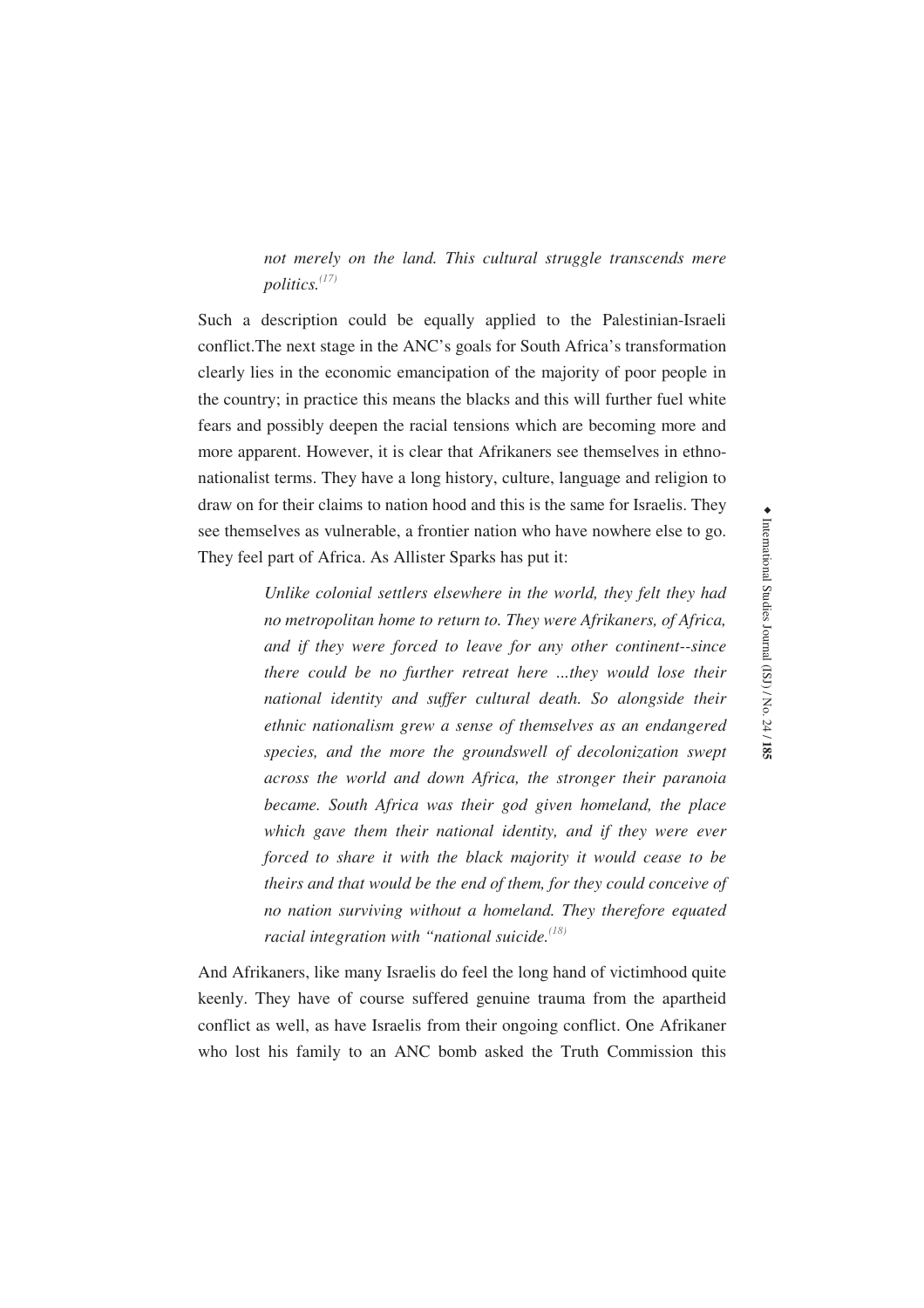#### question:

*Do you know, you the truth commissioners, how a temperature feels of between six and eight thousand degrees? Do you know how it feels to experience a blow so intense that if forces the fillings from one's teeth? Do you know how it feels to look for survivors and only find dead and maimed?(19)*

The ANC's programme for nation-building does take into account the ongoing societal conflicts in an effort to link broad transformative goals such as reconstruction and development with a democratization of society, particularly the security forces who have played such a large role in the society's past misdeeds. Community participation is seen as essential to this process. All of this assumes some sort of shared values and I think the TRC at least in developing a common memory of the past can act as a bridge between a past where human rights and shared values were nonexistent to a future where these are made important. Any attempt to do likewise in an Israeli/ Palestinian settlement would have to take into account the same. In the new South Africa, a model of civic not ethnic nationalism appears to have been appropriated as part of the project to build democratic structures and foster nation-building and common identity. The creation of civic and civil society and the development of a new middle class are priorities for the government. This is important in the new South Africa where there are approximately 160 different ethnic groups. ; the construction of a nation state based on identity and linked to a "civic" and "territorial" version of nationhood has been a feature of the literature on nation-building. The lesson of nation-building for Palestine in the last instance must rest on what the two sides really want, a two state solution where Israelis and Palestinians live in different states or one state where both nationalities can be accorded equal human rights and exert citizenship. There is no doubt that South Africa has benefited from remaining intact as nation–state. The case for Palestine and Israel is less clear but it needs to be addressed.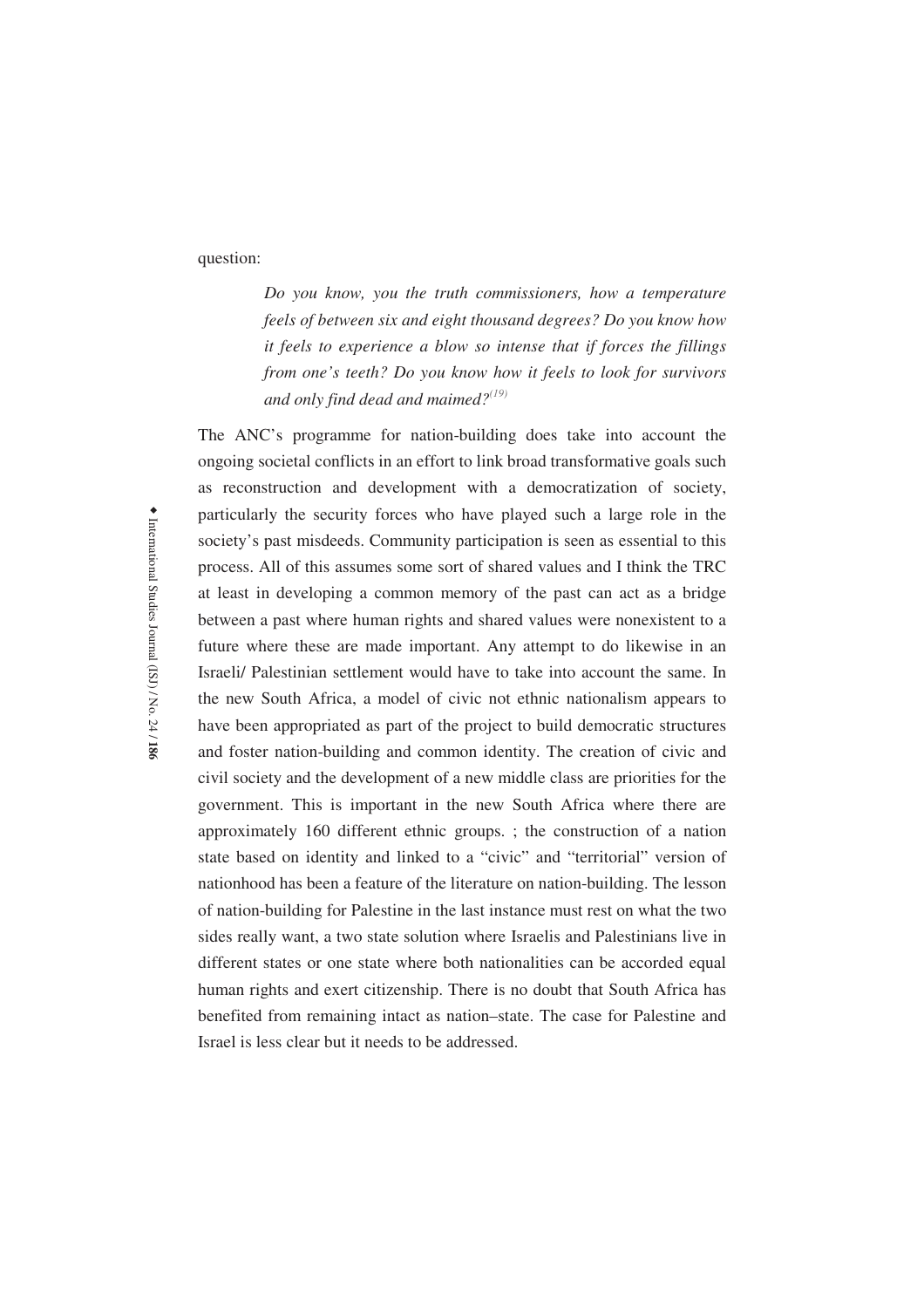# **LESSON 2 RECONCILIATION**

Identity is memory. Identities forged out of half-remembered things or false memories easily commit transgressions. $(20)$ 

The second most important lesson of the Truth Commission was its emphasis on reconciliation, again a vital aspect in the building of nationhood and building common ground. Like it or not the Palestinians and Israelis share this common ground

#### **CONCEPTS AND VIEWS OF RECONCILIATION**

Reconciliation often has religious and theological overtones; it's seen as having a spiritual dimension in the first instance. One hardly talks about the term in practical or pragmatic terms yet it is the latter that would probably provide more use than anything to the bridging of the divisions between the different groups in the new South Africa. For Desmond Tutu, the head of the TRC, reconciliation appears to have classical roots which have been "Africanised" to suit the circumstances and context of the society he lives in. While the church has argued that "you must forgive because God has forgiven you for killing his son." Tutu argues that "You can only be human in a human society. If you live with hate and revenge, you dehumanise not only yourself but your community. You must forgive to make your community whole."<sup>(21)</sup>

In Tutus vision reconciliation is the start of change, the beginning of the reformative process in society and clearly his vision for a new South Africa., Frank Chikane, the Secretary-general of the South Africa conference of Churches between 1987-1994 for instance has argued that the concept of reconciliation was initially being equated with the idea of negotiations, compromises and political settlements, that it had been politicised in these terms. He believes that this eschews the meaning or at least the deeper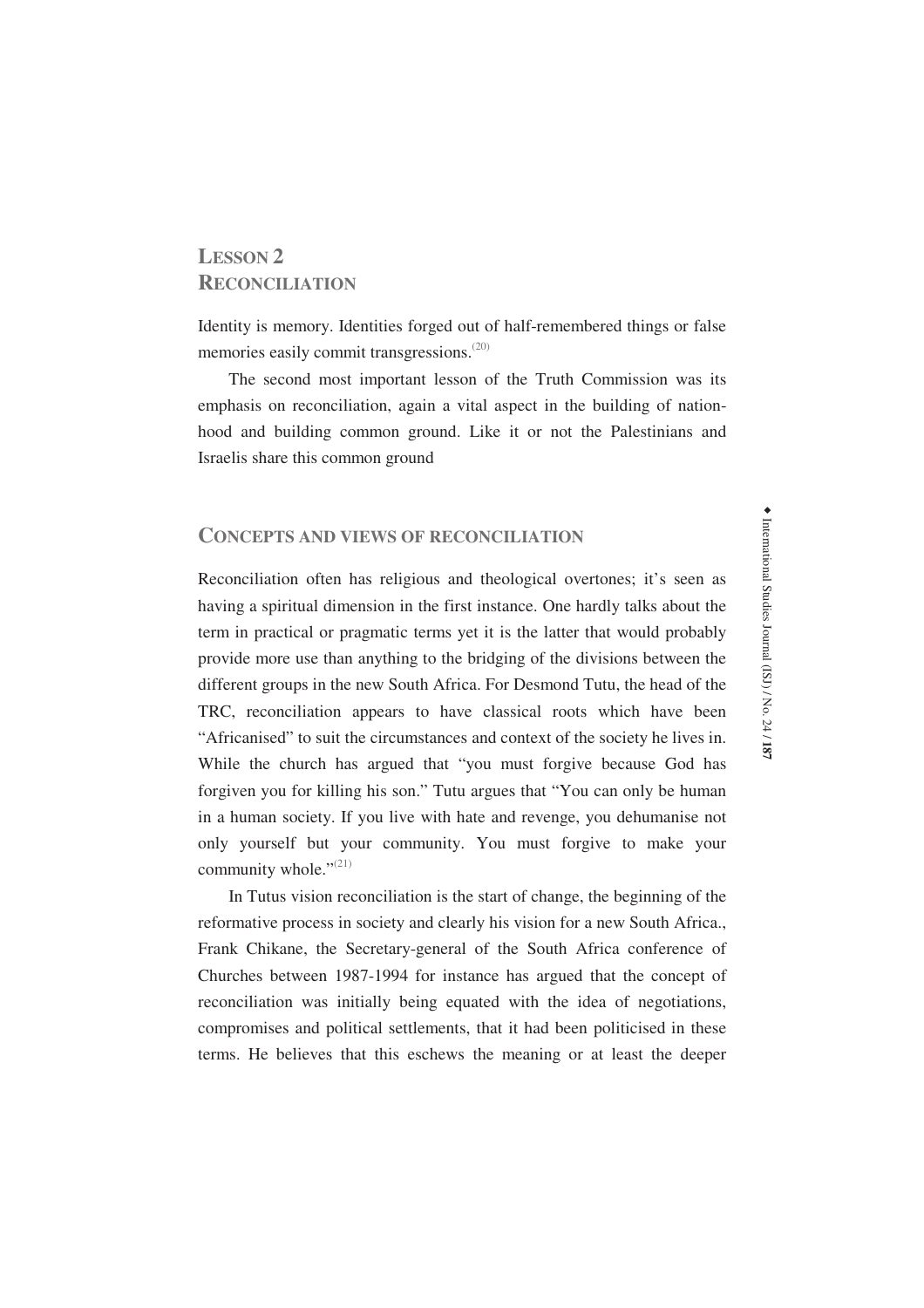٠

meaning of reconciliation, a meaning which has a healing component. After all negotiations can take part in many different ways and it doesn't mean the parties to the disputes have had a real change of heart or resolved some of these complex issues at an ethical and moral level, simply because they are engaged in pragmatic political negotiations: "For me, the deeper and more "critical" meaning of the word "reconciliation" goes beyond the this simplistic understanding. It involves people being accountable for their actions and showing a commitment to right their wrongs. Ideally, South Africa needs voluntary disclosure--and I use this phrase in place of the theological term "confession."<sup> $(22)$ </sup> Mamdani has argued that some authors like Kader Asmal et al when dealing with reconciliation have dealt with it in almost missionary zeal. The former asserts that their argument about reconciliation evolves in its initial stages from a form of political realism to religious propaganda They argue that the concept of reconciliation requires acknowledgement of the misdeeds and wrongs of apartheid by the perpetrators of these evil deeds. It's only this acknowledgement and reevaluation of the morality behind these acts that can lead to real reconciliation; "then only can reconciliation trigger real catharsis, a word which, in its original Greek, contains the ideas of purification and spiritual renewal. Reconciliation (forgiveness) is neither automatic, not a foregone conclusion; forgiveness is premised on confession, repentance and confession. But what if there is no conversion?" $^{(23)}$ 

This is a good question because it belies the reality of the South African and Palestinian situation. For others like Thabo Mbeki, the former president of South Africa, reconciliation could only come ipso facto. Any reconciliation will only be achieved after the transformation of society has taken place, and that for him means social and economic transformation in the first instance. In itself it is not the process but the end. Tutu sees both processes as means and the end, part and parcel of an overall development of a human rights culture. Another problem is between what Mahmood Mamdani calls the reconciliation between perpetrators and beneficiaries. In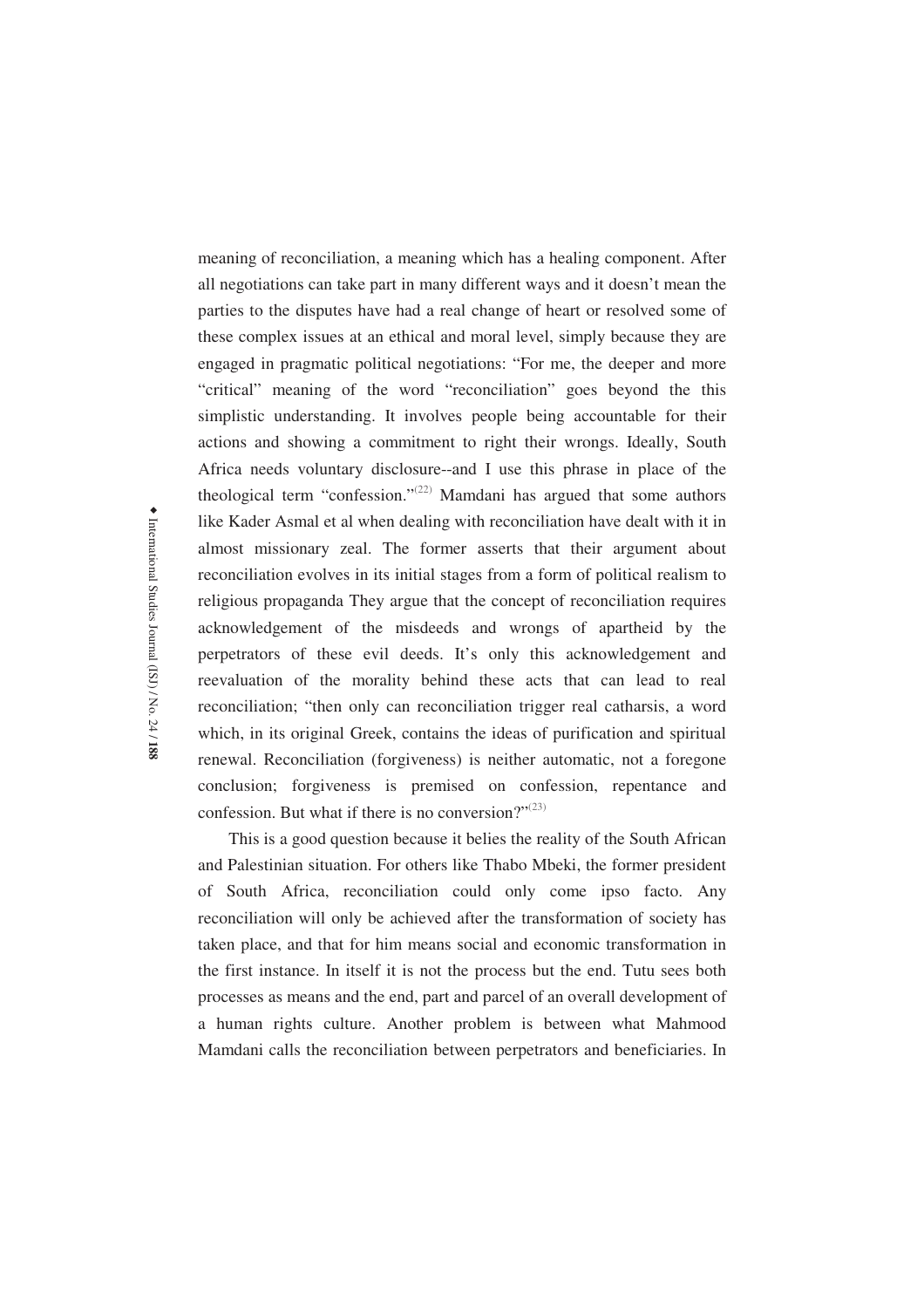South Africa there were few perpetrators and many, many beneficiaries. Should reconciliation take place between victims and perpetrators, or between victims and beneficiaries? What is the political basis of reconciliation he asks? How can we make it durable? All of these questions in that sense are tied in with the role of the TRC in nation-building and the development of a human rights question. In short there is no clear answer and it's too early to tell the contribution that might have been made.

We need in this sense to go beyond a formula which says all we need is forgiveness and we shall achieve reconciliation by virtue of simply uttering it. And perhaps this has been one of the most difficult tasks to understand and believe of the TRC. Whether many of the examples of contrition and pleas for forgiveness are no more than lip service, comprised of various other political and social agendas, such as attempts to secure amnesty for instance, and attempts to retain power in the view that this factor may be rapidly slipping away from the previous power structures. The material and positive incentive of being contrite to receive amnesty when you are in a difficult position belies any real moral contrition and heartfelt apology for the crimes of the past.

And yet for some it is exactly these public displays of grief, emotion and contrition which is what Tutu meant by reconciliation, a sort of psychotherapy on a mass scale to deal with the hurt and shame of the past. It is the cathartic outpouring, the weeping and the wailing which provides us with substantive, open evidence of reconciliation in this view.

As Tutu has argued "The premise underlying the commission is that it is possible for people to change, insofar as perpetrators can come to realise the evil of their acts and even be able to plead for the forgiveness of those they have wronged." $(24)$  But in practice one must come to the realisation that there is enormous difficulty with trying to measure such phenomenon. In Antjie Krogs view "Reconciliation in this country is not between actual operators and victims, but between the beneficiaries (whites) and the exploited (blacks)"(25) Drawing on an academic article by Ron Kraybill, an American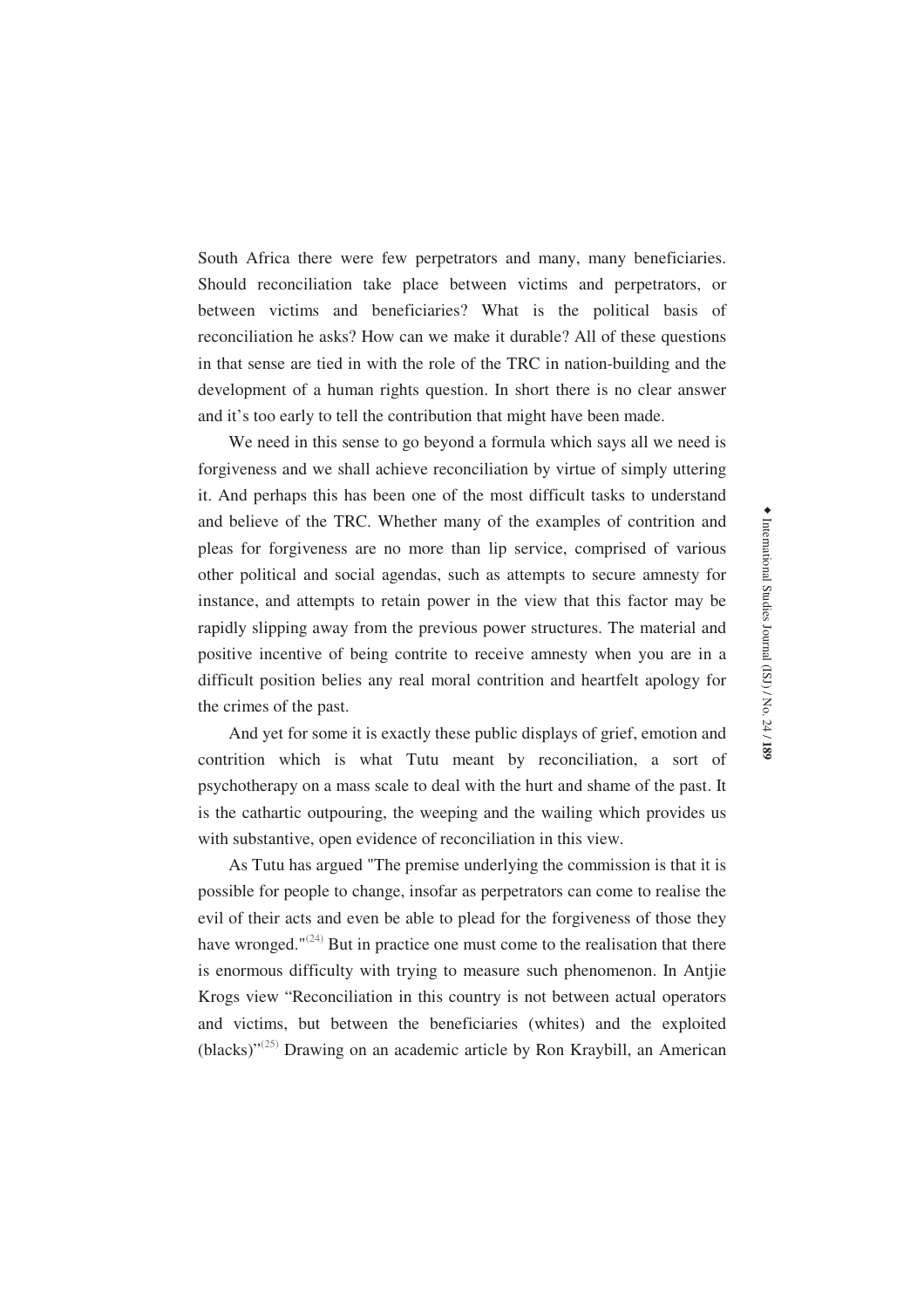who worked at the centre for Conflict resolution at the University of Capetown, Krog points out that the first necessary stage of reconciliation is withdrawal; a psychological response to the state of the nation; "the two nations are both affected, one by injury, one by guilt, and their first reaction is to withdraw from each other. People withdraw physically or mentally from each other after injury. We have heard in the Truth Commission how a mother says she does not even want to see a white person."<sup>(26)</sup>

#### **ECONOMIC RECONCILIATION**

Much of the conversation round reconciliation appears to reflect a spiritual, often religious dimension of what reconciliation means; in short a healing method for an society that needs healed. If only the TRC could lay it hands on the collective national psyche and achieve this. But it's not going to happen especially in the short run. Economic inequalities ran deep in South Africa (they still do) as they do in Palestine and are an area where the government can actively intervene to promote conciliation.

On the other side of the fence (and the other side of the country), Mangosuthu Buthulezi also stressed the economic, social side to reconciliation

> *The key to reconciliation remains that of social justice. The majority of the people of this country may have achieved the rights of political franchise, but they remain enslaved under the yoke of poverty, ignorance for lack of education, unemployment and lack of essential services such as health-care, electrification, sanitation and welfare. Almost 60% of our population live close to, or below the breadline and almost 40% do not have the benefit of formal housing. Eliminating apartheid has not redressed its legacy of social and economic imbalances. True reconciliation can only be achieved when we as country work together against the real enemy*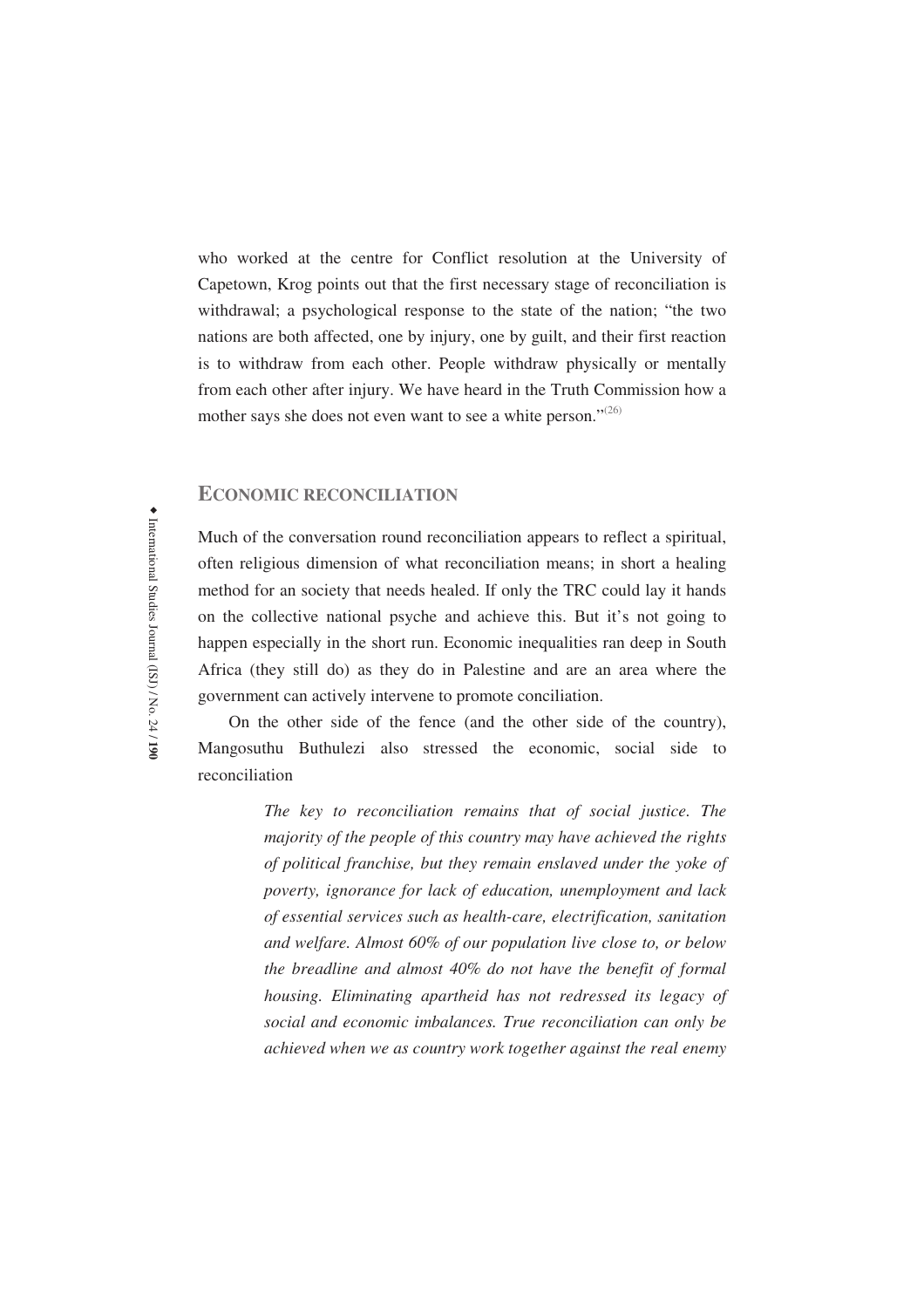# *of the people, which are poverty, ignorance and abject social and economic conditions.(27)*

It is difficult to see economic forms of reconciliation however given the massive inequalities present in the South African system and I often felt this was inappropriate. This he stressed was part of the far broader reconstruction and transformation of the country.

Many of the commissioners I talked to asserted there were many other commissions like the land restitution commission for instance dealing with land claims of people who had been forcibly removed from their land or had the deeds of their property destroyed. The Human Rights Commission, the gender Equality commission were also cited by one commissioner as important elements in the whole process of achieving national unity and reconciliation. There was also the various affirmative action policies, the economic policies and laws against discrimination have also been set up by the set up by the government to try and redress the issues of social justice This would certainly serve as a first stage in nation-building; to recognise the past through a common lens.<sup> $(28)$ </sup> The Reconstruction and development programme (RDP when initiated in the White paper of 1994 by the Government of national Unity was also seen as an element in the basis for renewing society. As the White paper stated, "the RDP offers our country a unique opportunity to bring about renewal, peace, prosperity, reconciliation and stability."<sup>(29)</sup> It was in effect a policy aimed at transforming the socioeconomic relationships in society away from the past towards a vision of the future and in this sense it involved political compromise as well.

One implication of the term reconciliation is that there is something to return to. The notion implies that there was a previous, usually better state of being to which two then split apart parties should revert to, should come back together or should reconcile, rather like a husband and wife after they have been separated and felt animosity to one another, that they should put aside these divisions and get back together for the sake of a better future. And yet in general they have been on opposites sides of the fence for time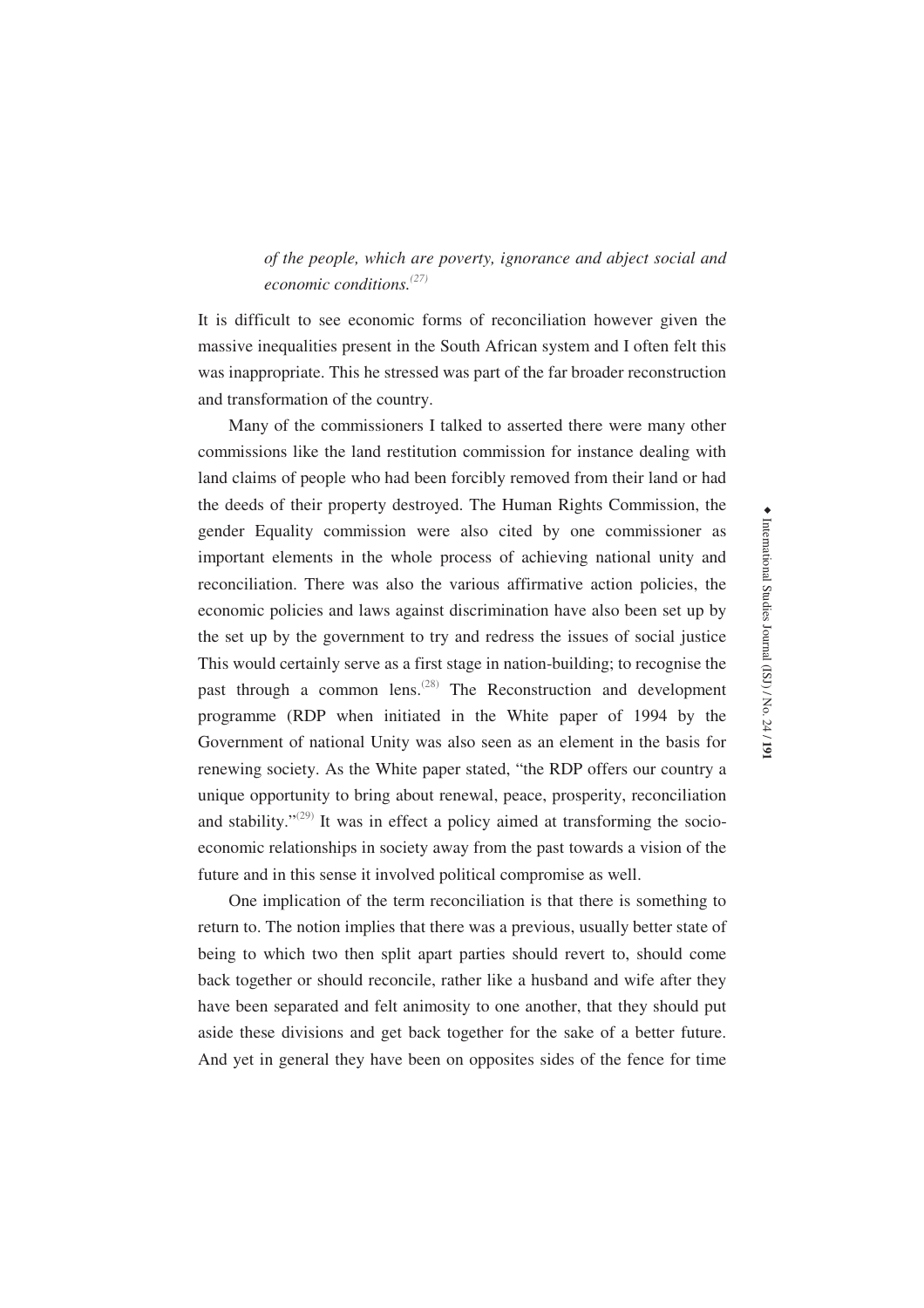immemorial. It's often seen as a renewal of friendship after a quarrel between two friends. But what if they were never friends to begin with; what if there were no shared memories of a previous, happier time? What is there to reconcile to is an important question.. I think that the notion of conciliation may be a better idea for us to grapple with because conciliation has to do with gestures, with attempts to win support for and settle disputes.

# **RECONCILIATION AND HUMAN RIGHTS**

Many of these comments were typical of responses I received from different members of the white population.

#### **MBEKI ON RECONCILIATION**

Transforming and reconciling South Africa after apartheid has proved to be a multifaceted challenge which involves a lon time scale. Thabo Mbeki thinks this but has cast doubt on the ability of many in the white minority to understand this problem; and this seems to evinced in the discussions and interviews I had with white South Africans, whether Afrikaner of English speaking. Mbeki argues:

> *The white population I don't think has quite understood the importance of this challenge....If you were speaking of national reconciliation based on the maintenance of the status quo, because you did not want to move at a pace that frightens the whites, it means you wouldn't carry out the task of transformation. You would not produce reconciliation on that basis. It might look so to the people who benefited from apartheid---everybody's forgiven us, nobody's after nationalising our swimming pools. It isn't, because you have the anger that would be boiling among the black people. So, you've got to transform society.(30)*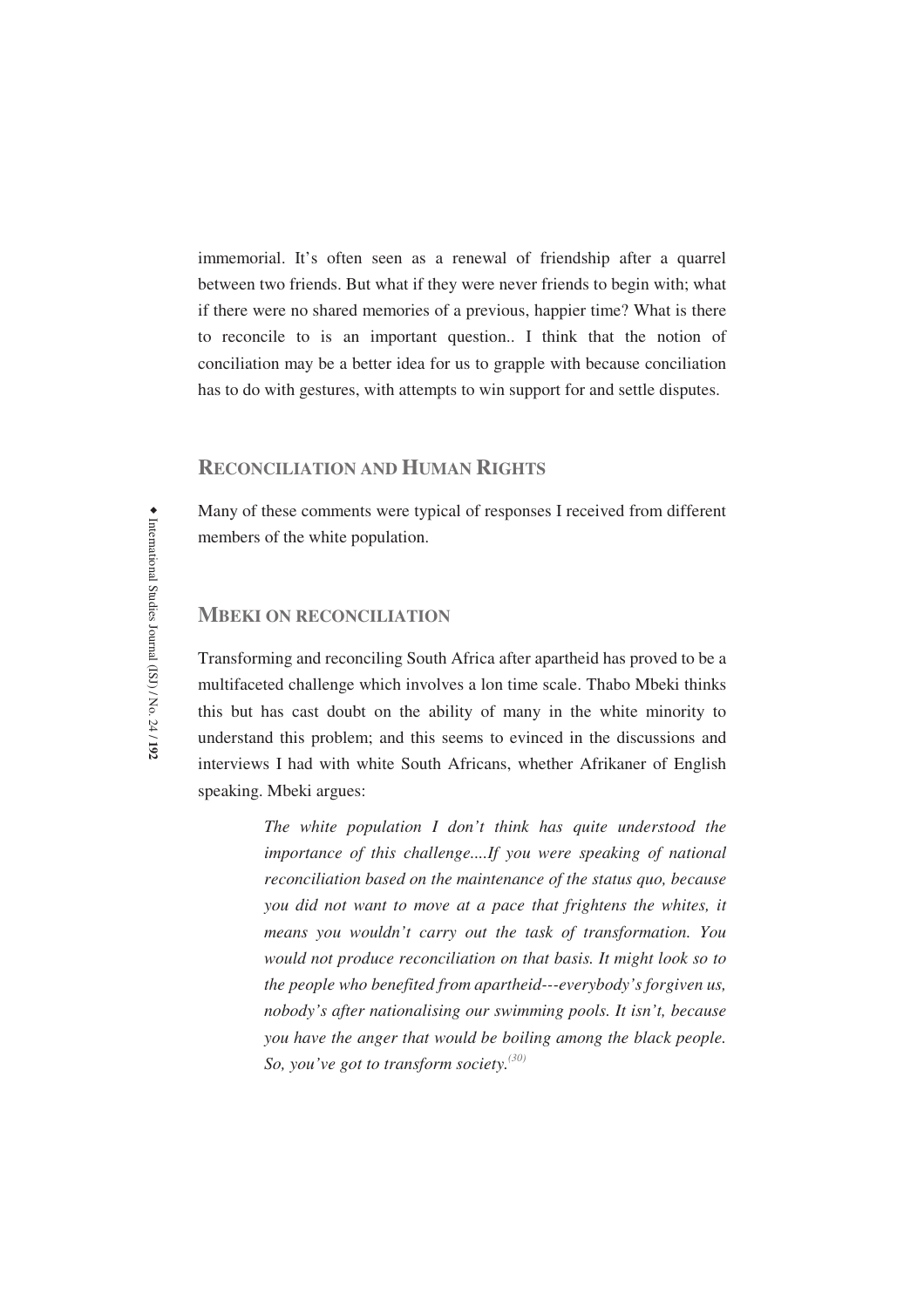And yet despite these negative implications of peoples behaviour and the general political culture that seems to exist amongst many white people, it might be better to resist generalizations. For every rule in South Africa there seems to many exceptions and it is a place where preconceived notions can be easily destroyed.

#### **CONCLUSION**

*Some have been upset by the suggestion that the work of the Truth and reconciliation Commission could have resulted in making people angrier and race relations more difficult, as indicated by a recent survey. It would be naive in the extreme to imagine that people would not be appalled by the ghastly revelations that the Commission has brought about. It would have been bizarre if this had not happened. What is amazing is that the vast majority of the people of this land, those who form the bulk of the victims of the policies of the past, have said they believe that reconciliation is possible. The trouble is that there are erroneous notions of what reconciliation is all about. Reconciliation is not about being cosy; it is not about pretending that things were other than they were. Reconciliation based on falsehood, on not facing up to reality, is not reconciliation at all.(31)*

Truth commissions in the end may revolve around the question of identity. What kind of new identity do transitional societies wish to achieve? Does it wish to ignore the past? Does it want to remember it and pursue a means of dealing with it? Its clear that the truth commission means different things to different people. Michael Ignatieff has argued that South Africa at least represents a reasonable case for reconciliation however:

In places like Yugoslavia where the parties have murdered and tortured each other for years, the prospects for truth, reconciliation and justice are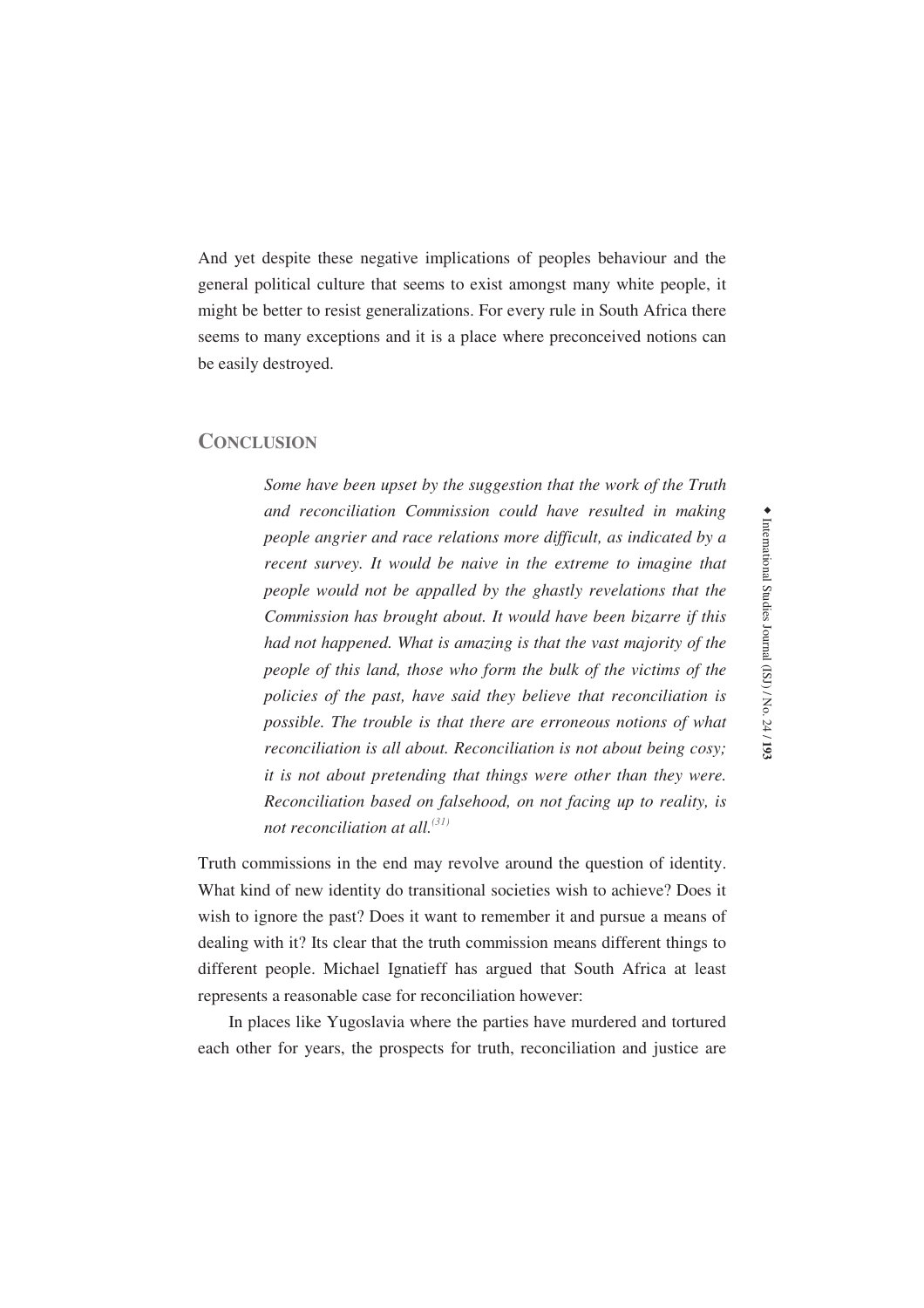much bleaker. These contexts, however bleak, are instructive because they illustrate everything that is problematic in the relation between truth and reconciliation. The idea that reconciliation depends on shared truth presumes that shared truth about the past is possible. But truth is related to identity. What to believe to be true depends on some measure, on who you believe yourself to be. And who you believe yourself to be is mostly defined in terms of who you are not.<sup>(32)</sup>

# **RECONCILIATION IS A DIFFICULT QUESTION AND AN EVEN MORE DIFFICULT PROCESS. LESSON 3 MEMORY AND CHANGE**

*We do not destroy this past of ours; it is indestructible. We carry it with us; its record is written deep into our lives. We only refuse to acknowledge it as our true past and try to make it an alien thing, something that did not happen to our real selves. So our national histories do not recall to the consciousness of citizens the crimes and absurdities of past social conduct as our written and unwritten autobiographies fail to mention our shame.(33)*

*A nation divided during a repressive regime does not emerge suddenly united when the time of repression has passed. The human rights criminals are fellow citizens, living alongside everyone else, and they may be powerful and dangerous. If the army and police have been the agencies of terror, the soldiers and the cops aren't going to turn overnight into paragons of respect for human rights. Their numbers and their expert management of deadly weapons remain significant facts of life....The soldiers and police may be biding their time, waiting and conspiring to return to power. They may be seeking to keep or win sympathisers in the population at*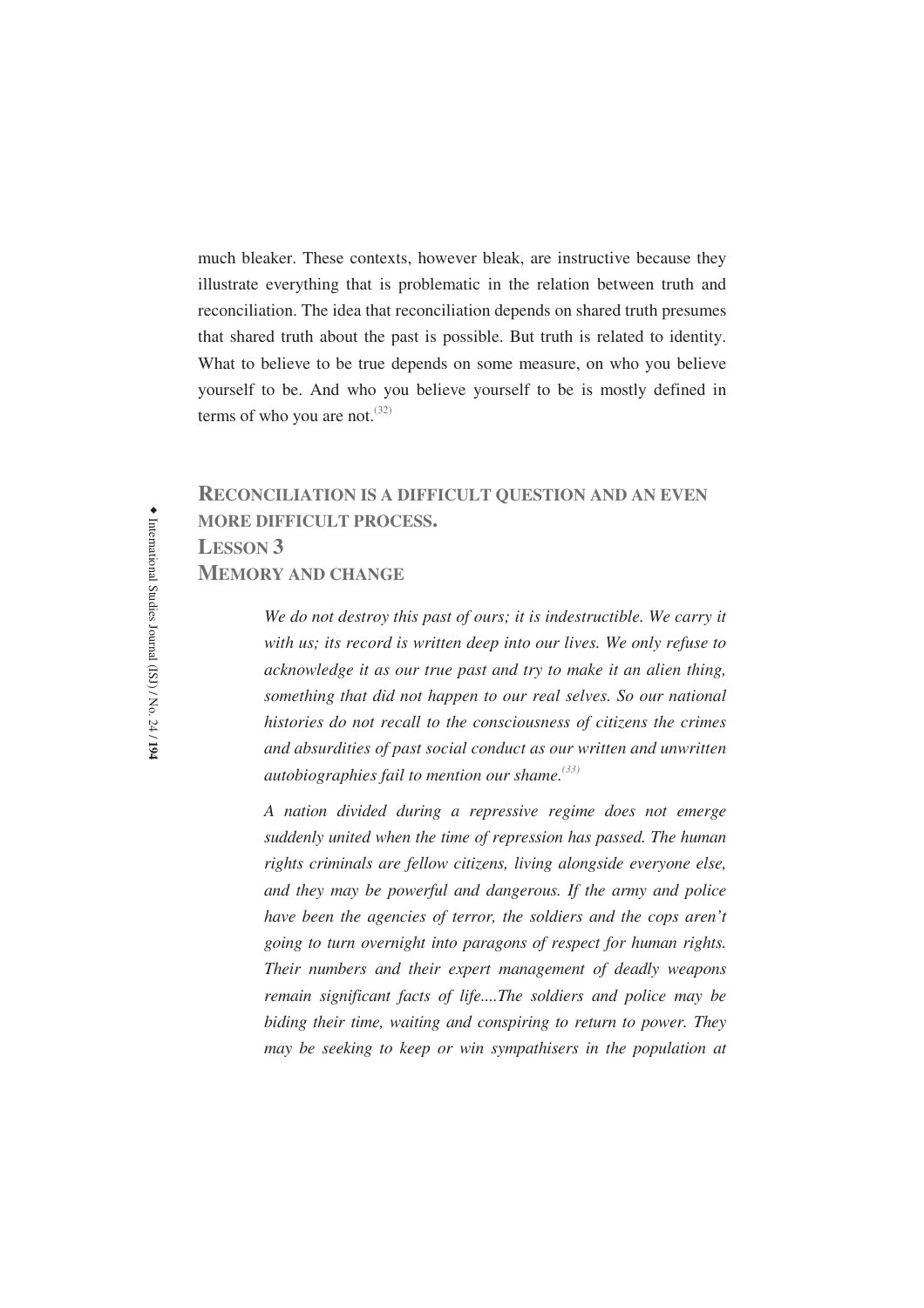*large. If they are treated too harshly--or if the net of punishment is cast too widely--there may be a backlash that plays into their hands. But their victims cannot simply forgive and forget.(34)*

In the state of many of these countries fragile and vulnerable moves towards democracy, truth commissions have emerged as a middle ground often trying to avoid either end of the spectrum while coming to terms with the past. More often than not they appear as a result of negotiations and political compromises between the old and the new regimes themselves. The transfer of power is a long and complicated process from dictatorship to democracy. There are few places like South Africa where this statement holds more true. Pessimists of the South African situation see it as a hopeless case. Just before the first democratic elections in 1994, a book was released which described part of the problem or at least the at least the size of it:

> *It is the magnitude of reconstruction--economically, institutionally, and especially ethically--which more optimistic analysts of political transition overlook. The culture of corruption, moral banktrupcy, and ethical decay, the pessimists assert, has so undermined the social fabric that it would be naive to expect a democratic culture of accountability and integrity to replace the social degeneracy, regardless of the government in power.......In short, these skeptics argue, a mere exchange of political administrations or worse, an enlargement of the civil service can hardly succeed in producing a 50 percent illegitimate birthrate or a spiralling crime rate in the absence of moral renewal and the discipline of an alternative ideology.(35)*

However it is clear that there are attempts to clean up the moral and social fabric, that there is an alternative discipline in the view of non-racialism and human rights. We would be surprised if the social fabric could be ripped any further apart than it was under the old South Africa. The fact was that there was no social fabric for the vast majority of the population. They had always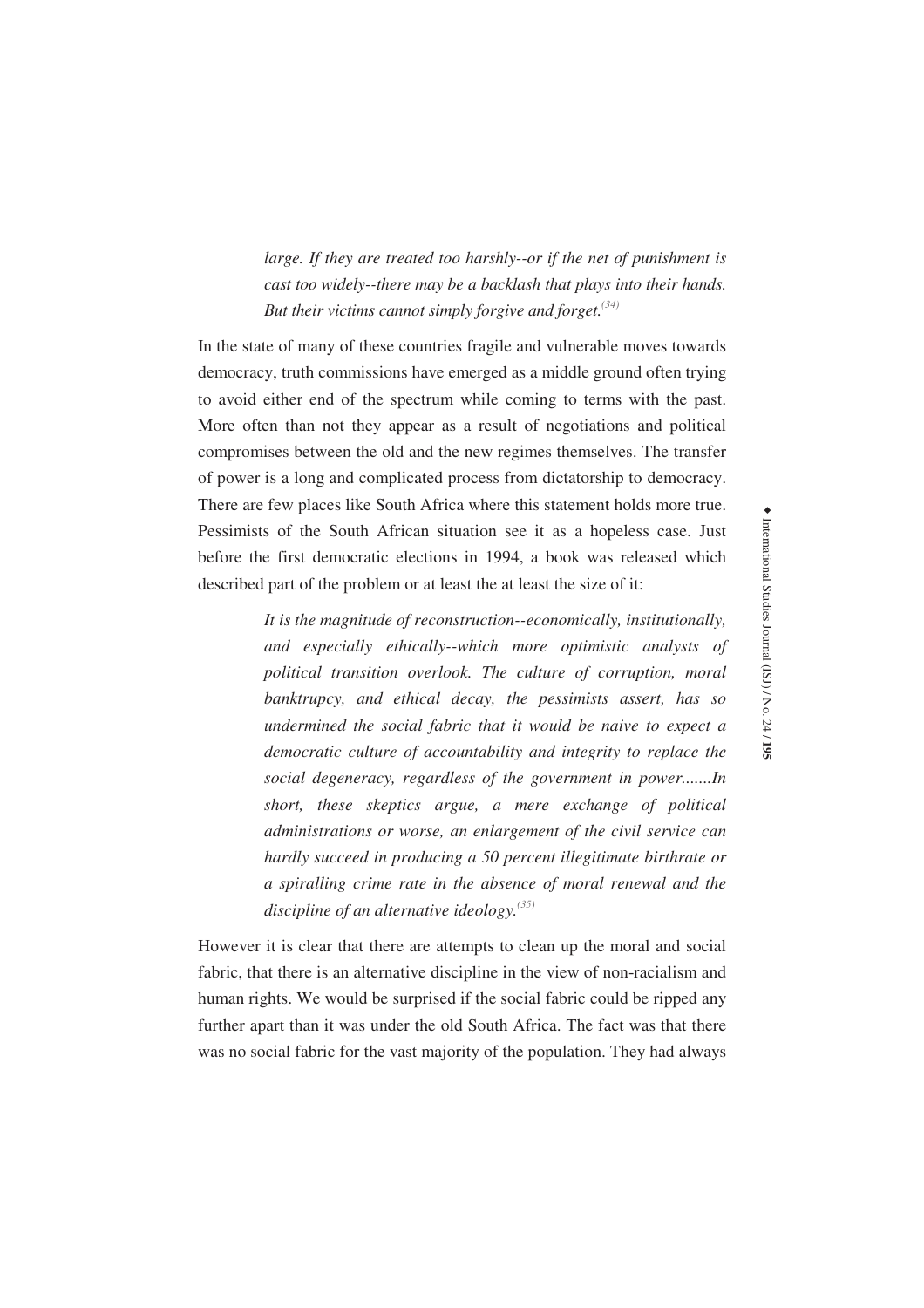lived in a society which excluded the very core of their being. In this sense it seems to me that the TRC is an attempt to create social fabric, to create and preserve memories which will help in reconstruction. It's not the full story as most of the commissioners reminded me, it was borne out of compromises and negotiations. But the very fact that two totally opposed groups could sit down and negotiate the future of South Africa was a remarkable step in itself. Could anyone have imagined such a situation ten years before the negotiations began? In chapter 1 of the Truth Commission report, it noted that:

The fact remains that the TRC had a mandate from the Parliamentary Act that created it; that mandate selected the work of the TRC as a process to deal with a violent past and to investigate human rights violations. Its is not a governmental office though because its time frame is limited. The solution to accountability was resolved thorough the use of amnesty based on individual application and the Act, not the TRC, established the conditions for the granting of this amnesty. Thus within the mandate of the commission was an attempt to develop conditions for forgiveness through individual accountability which identified perpetrators, asked victims to give testimony and provided measures for reparation and rehabilitation. If these sound like half-measures, one must realise that the TRC, like the new South African democracy was born out of a series of negotiations in which there were no outright winners and losers.

There are two crucial things that have come out of the South African Truth and Reconciliation Commission. The first is that it has achieved a remarkable and far ranging public exposure of the human rights violations and crime committed under the apartheid regime. In this sense it has created a record of the crimes of the past in a way that they will not be forgotten soon. It has significantly reduced the number of lies in circulation by forcing people to admit to crimes against the broad mass of the South African population. This is an important and necessary exercise in itself. In ten years or twenty years time, there can be no denial that these things happened. It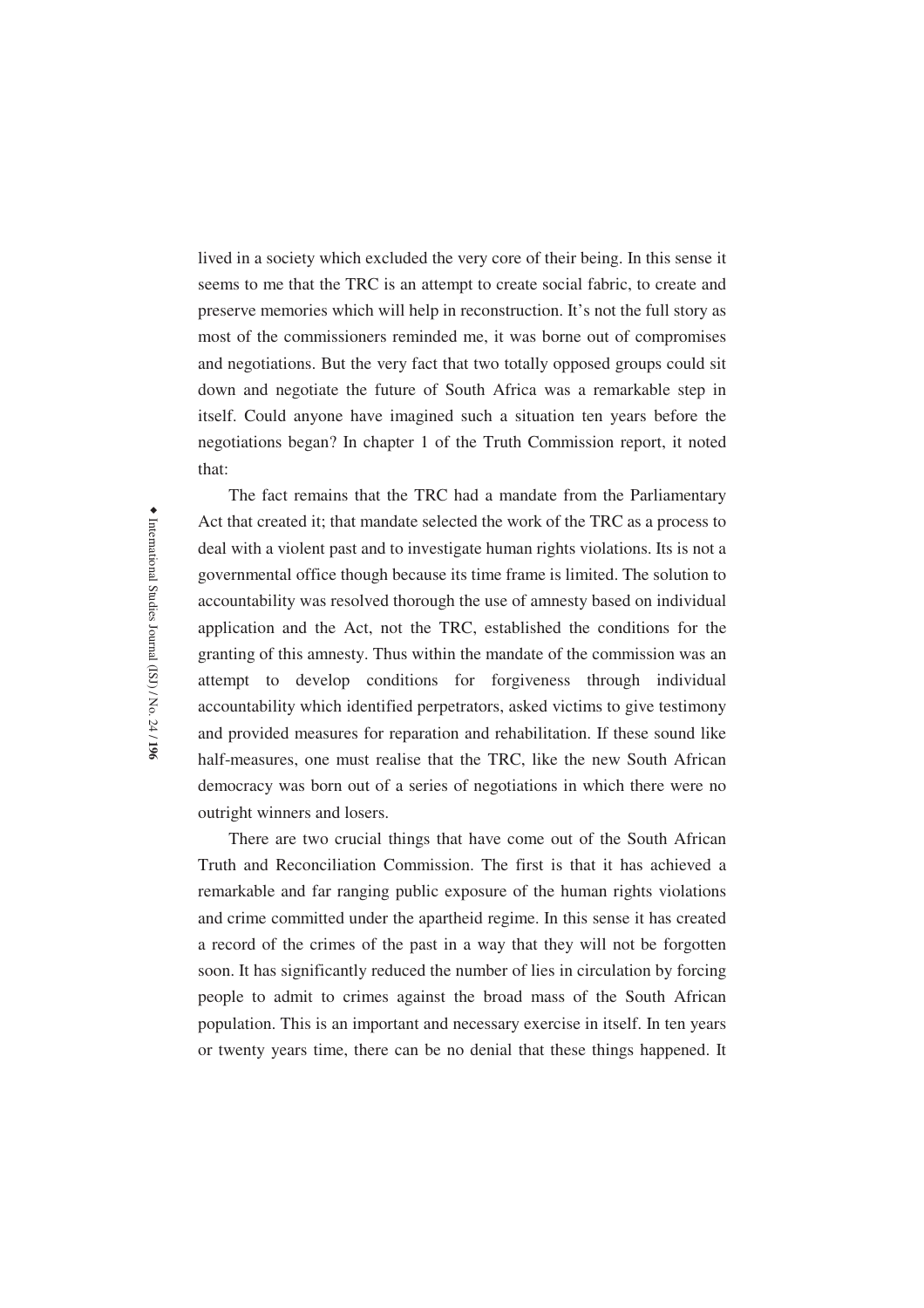has forced a previously reluctant population (though of course there is still denial at one level) to see that apartheid was morally (and politically, economically etc.) indefensible); that it's a crime against humanity. It has produced an archive which allows people to examine their past and hopefully learns from it.

Secondly, it has allowed ordinary people to find expression for the suffering under the regime. It has had a completely cathartic function for many of the victims. Not all of the victims but many who suffered. It is in this sense that some form of reconciliation has already taken place. The TRC has given people a voice where previously there only existed silence and rage. In this sense there has been a therapeutic conversation taking place in South Africa. Of course as with all forms of therapy, there is a great deal of pain involved and some people have argued that it might be better if the cupboards of apartheid had not been opened and laid bare. However, this is problematic There will be pain in the short run but I would argue that in the long run, South Africa will benefit tremendously from the process of the truth airing and victim experiences. At the same time it is clear that the truth, the whole truth and nothing but the truth has not fully emerged. And again this was only to be expected given the clandestine nature of the regime

While the story of apartheid was self-denial, the story of the new South Africa is one of a much greater openness and willingness to face the past. What can no longer be denied has found its way to the TV screens, the newspapers, the public consciousness in a way as never before. We receive confirmation as Njabulo Ndebele points out:

> *The TRC provides a window on a very troubling aspect of South Africa's public culture--the subordination of the sense of injustice to ideology and self-interest on the part of the dominant group. The window can be closed on the onlookers; the television set and the radio can be switched off, the newspaper thrown into a corner, the Final Report ignored. But the point is that the window now exists. A body of information about what members of the dominant group*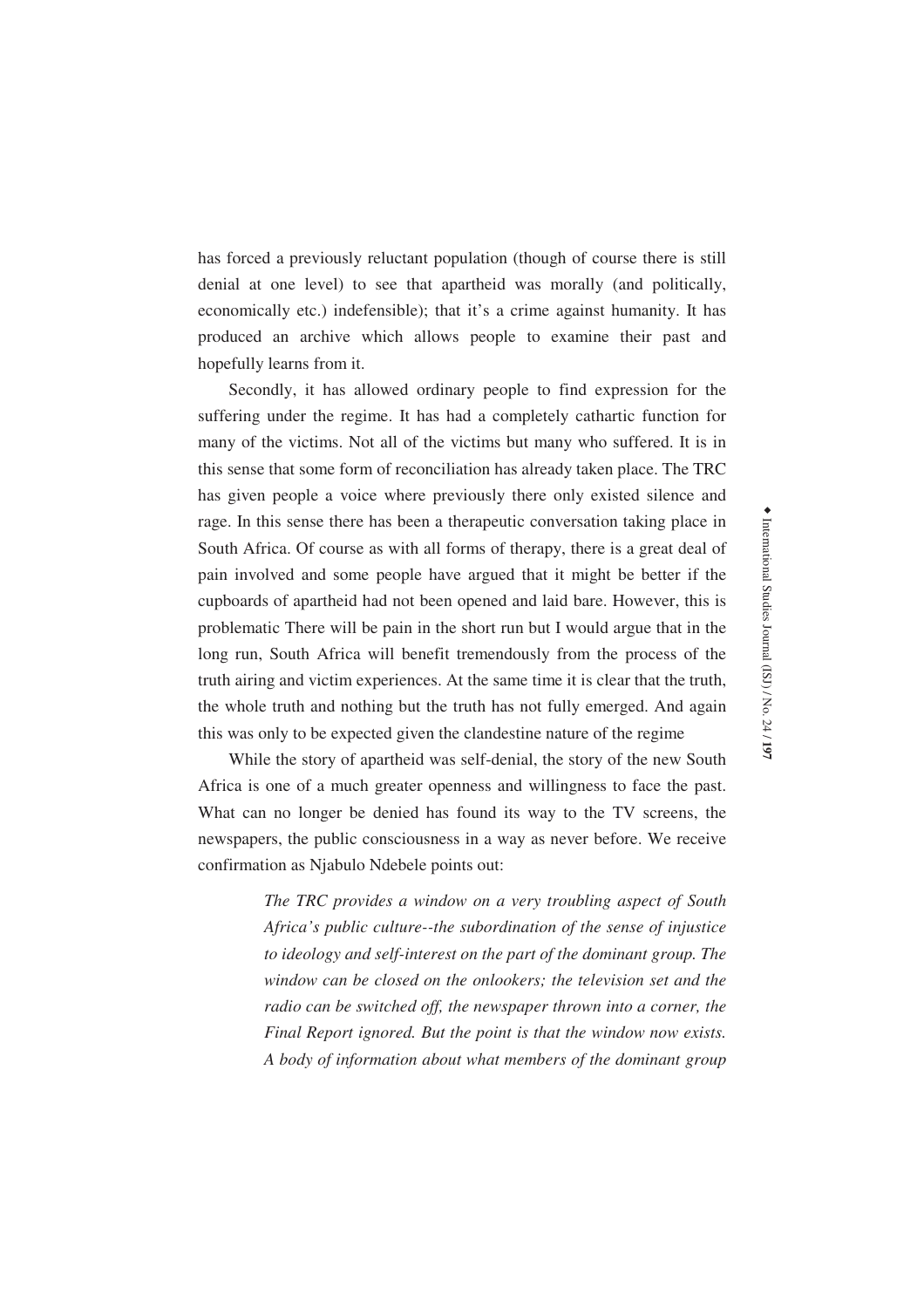*were prepared to do in defence of their interests, and how they justified those actions is available and can be used for purposes of moral reflection and civic education.(36)*

The exhuming of the past has been a victory for the TRC because it has enabled us to find some of the missing, identify and relocate them. One lawyer, Ilan lax who worked with the Truth Commission had a very poignant and symbolic story about the work of that exhumation.

> *In the same way as you dig for the truth, you are digging for this person's remain. You find all the pointers and the indicators that show you where the ground was turned. Slowly, bit by bit, the clues show you that the person is there. Then you start finding the lime that was put on the body, that's the first thing you see, and then the bones. Then you check to see that all the bones are there, that you have all the pieces. And then you see tell-tale signs of how the person died. A neat little hole in the back of the head that a 9 mm bullet fits exactly. Then you have the families who are overjoyed at finding the remains of a loved one but who are also distraught with the confirmation of the death. But you have closure--they rebury that person's remains and can properly mourn and move on with their lives, and maybe even, in the best possible world, come to some reconciliation with the perpetrators by beginning to understand what happened.(37)*

Lastly, the TRC has allowed in a small way societal transformation and the establishment of the beginnings of a common identity. I am not arguing that all is rosy or hunky dory in the garden of reconciliation and nation-building but its a **process** which has started. It will take time and as we have seen there are other mechanisms which are designed to forge bonds and create common goals of transformation, but the TRC can play an important part in making people acknowledge the past, remember it and therefore ultimately and hopefully "get over it."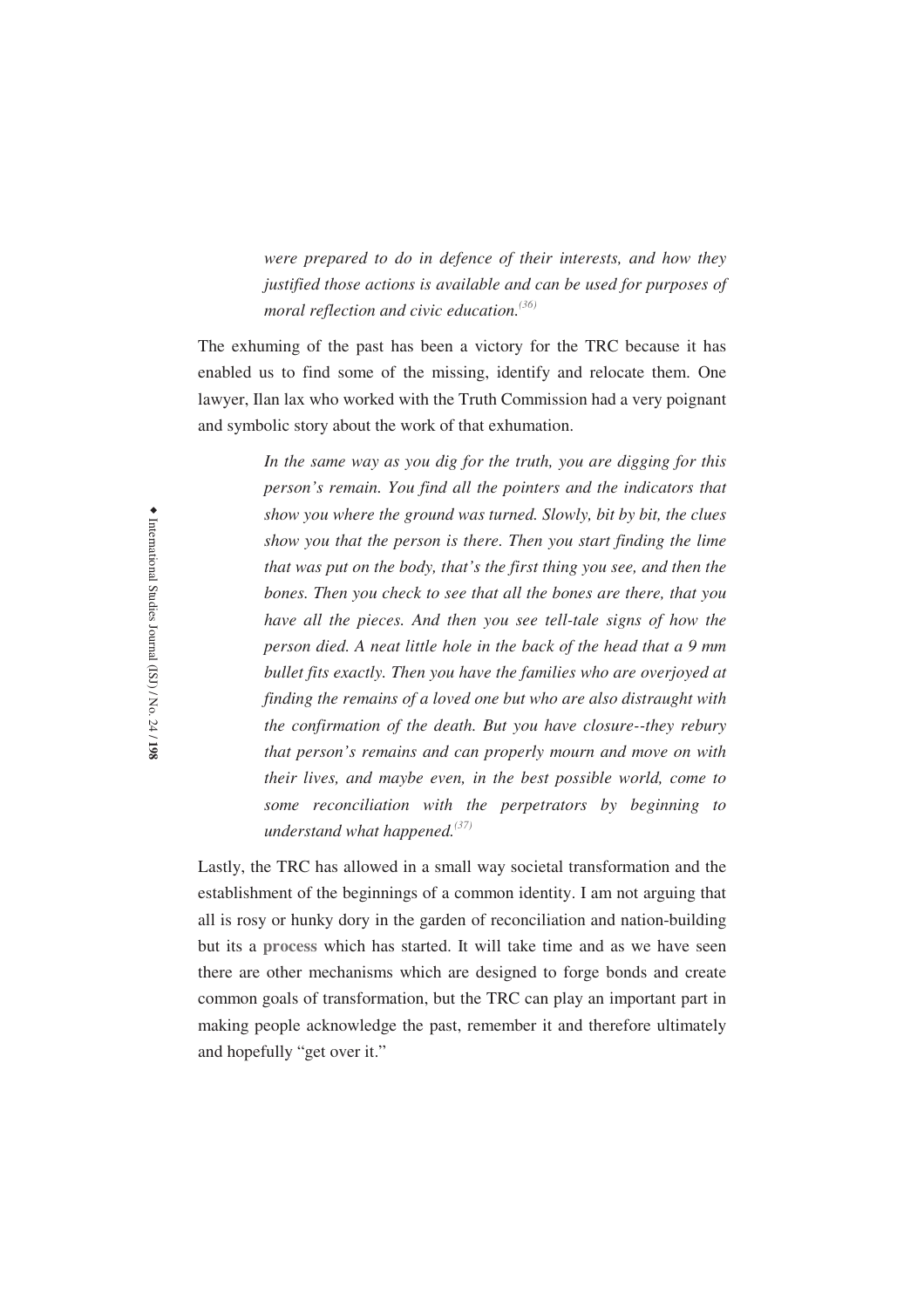What is interesting about this assessment of course is that it is completely negative; there is almost nothing which is reported on the positive and fruitful work of the commission in trying to bring about reconciliation, nation-building or its good efforts to heal society. It is simply a verbatim attack on apartheid and its structures. This may be fair enough but it does nothing to help the TRC or the environment it is trying to create. The fact that the ANC attacked the TRC report when it came out illustrates just how fair the process of the TRC was ultimately in achieving an evenhandedness.

In this notion it is an exercise in nation-building, a process imbued with an appreciation of everyone's rights within a democracy, and to some extent a positive model for others engaged in strife to follow. However, democracies don't simply emerge overnight. Even the Western liberal democracies which have been held up as models emerged over hundreds of years involving struggle and resistance by groups who were disenfranchised, excluded and left out of the system of governance. The majority of South Africa's people who have been so long excluded from their system are now incorporated into a democratic dispensation; it will take some time in order for them to learn as well as the previous advantaged minority, how democracy works. Democracies require habituation; they require time to forge the common understandings that allow their institutions to work in a free and open manner. Ernest Renan argued that nation-building demands that history be forgotten in order for the past to be remade in the image of the present.<sup>(38)</sup> In South Africa some would like to see a complete obliteration of memory, notably the national party and the IFP. One can argue that transitional societies like the "new" South Africa and Palestine to come require and need the past to be exhumed, sifted over and relived before they can have a fresh start and engage in a new and better life. The denial of the past and the impunity of those who held the reins of power needed and still needs to be challenged in order to begin rebuilding the social fabric of this multiracial society.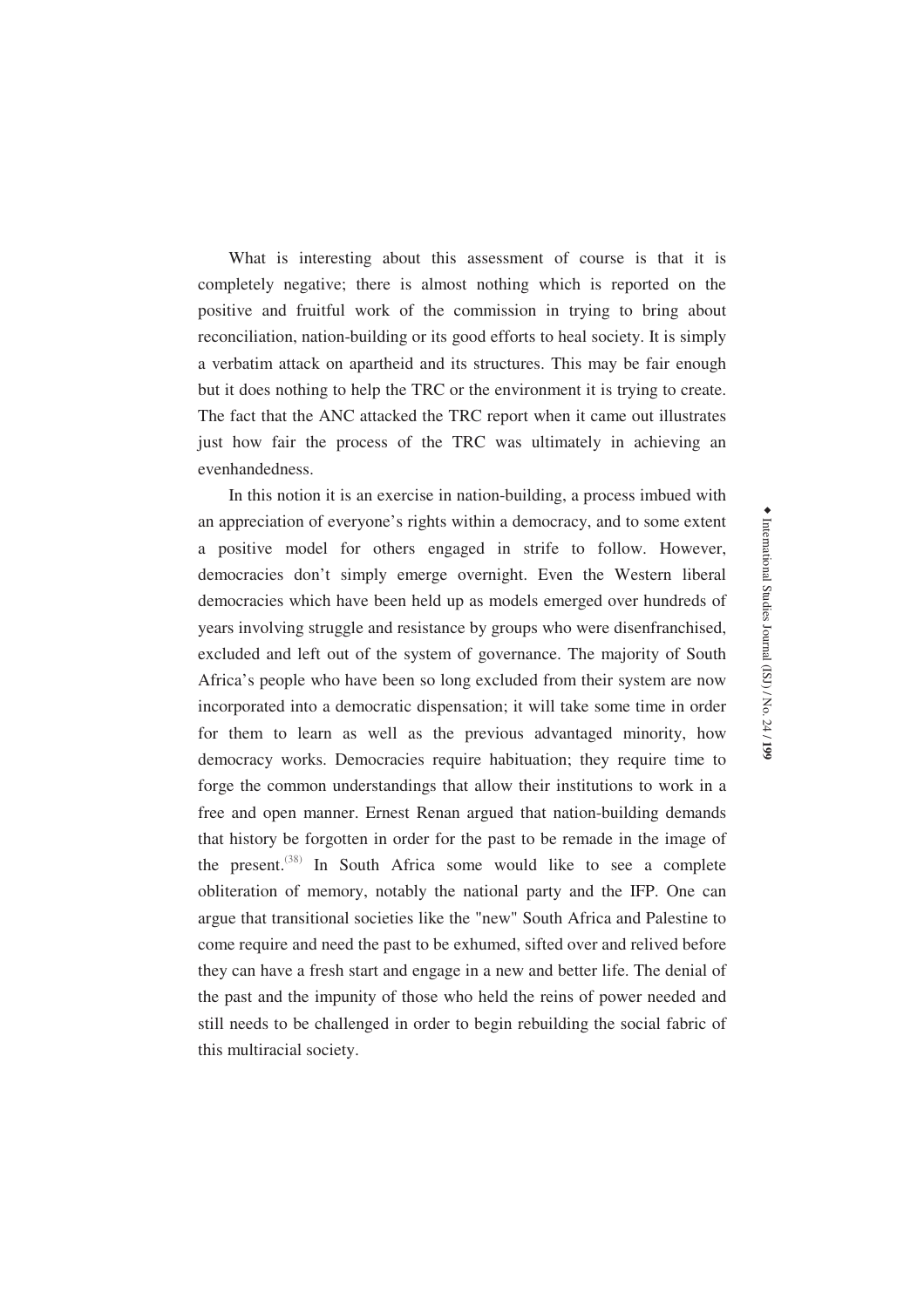### **CONCLUSION**

In South Africa the state claimed to be fighting a war against communist terrorists in order to justify their policies of apartheid. This resulted in the wide scale militarization of the state apparatus and the creation of secret security mechanisms which did not adhere to the rule of law in any form. In the Israeli /Palestinian conflict the Israelis have always calimed to be firghting terrorism to justify their policies. The war on terror has increased this justification because they have the backing of the USA. Therefore just about anyone who is opposed to the policies of the Isaeli government can be labelled a terrorist.rt of the irony of the democratic transition in the new South Africa is the problematic dependence which the society now has on the security forces and civil service of the apartheid state. The fact that private mercenary forces were allowed to operate on South African soil signifies the complex200 interaction and nature of politics here. In maintaining in part a closed culture of unaccountable and covert activity the difficulty lies in encouraging a civil service and state security system that "at best may be passively resistant and at worst actively hostile to new democratic initiatives."(39) More over it may be that South Africa is in a state of permanent transition as Robert Thornton has argued:

South Africa has often been compared and historical precedents evoked .Throughout the paper there has been some reference to other "historical precedents" which some authors have drawn onto to argue that apartheid was a form of genocide comparable to the holocaust and Nazism under Hitler.<sup>(40)</sup> Some have argued this is problematic; "Appalling though it was for blacks, and for many whites, apartheid did not involve the systematic extermination of millions of black South Africans."(41) Similarly the occupation cannot be compared to genocide. According to Richard Goldstone, the South African judge and chief Prosecutor of the war crimes tribunals for the former Yugoslavia and Rwanda, the Nuremberg trials "were a meaningful instrument for avoiding the guilt of the Nazis being ascribed to the whole German people." $(42)$  Could Truth Commissions be interpreted as a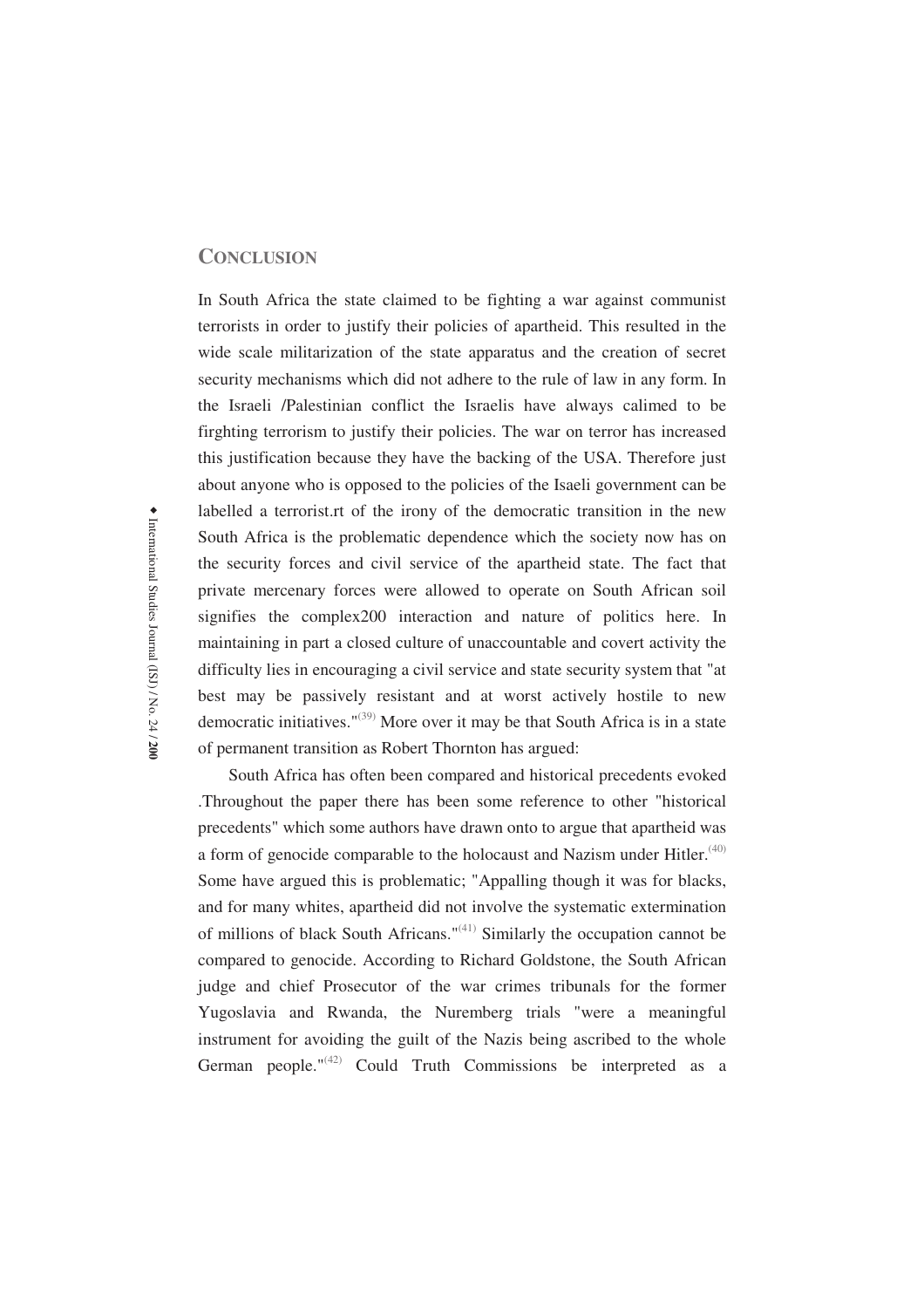meaningful way of preventing the ascription of blame to the collective populations of whose elites were responsible for such crimes?

In the sense that South Africa is in the process of transition and transformation, comparisons with other societies in a contemporary sense who are undergoing similar transitions from authoritarian to democratic status might be more revealing. In that sense the TRC like the new state has been a mixture of different elements and a hard won political compromise; it falls somewhere in between.

It is also difficult to make prescription because of the difficult political circumstances states in transition find themselves in. Juan Mendez argues for instance that

In the transition stage the wounds are disturbingly deep, the scars almost indelibly ingrained in what at times seems almost unbearable pain. The TRC is only one part albeit an important one in the healing process. As Alex Boraine, the co-chairman of the TRC notes:

> *As long as millions of people are without adequate shelter, basic health services and equal education, as long as they are jobless and have little prospect of employment in the near future, South African society will be in danger of disruption.(43)*

And similarly as long as Palestinians continue to live in disgraceful conditions with little hope for the future and little security, that volatile nation will always be prone to disruption. Indeed the lack of human security, protecting the nindividual, is what sets these conflicts apart because it is not the military or armed forces or servants of ths estate who suffer the terrible victimhood we find but the ordinary people struggling to survive.

Truth Commissions and their emergence appear to have arisen in the recent past in a time of transition for many states. We have seen that most of the states producing these commissions have moved from authoritarian type regimes to democratic ones. In many cases part and parcel of these transitions and transformations in society have include d an enquiry into a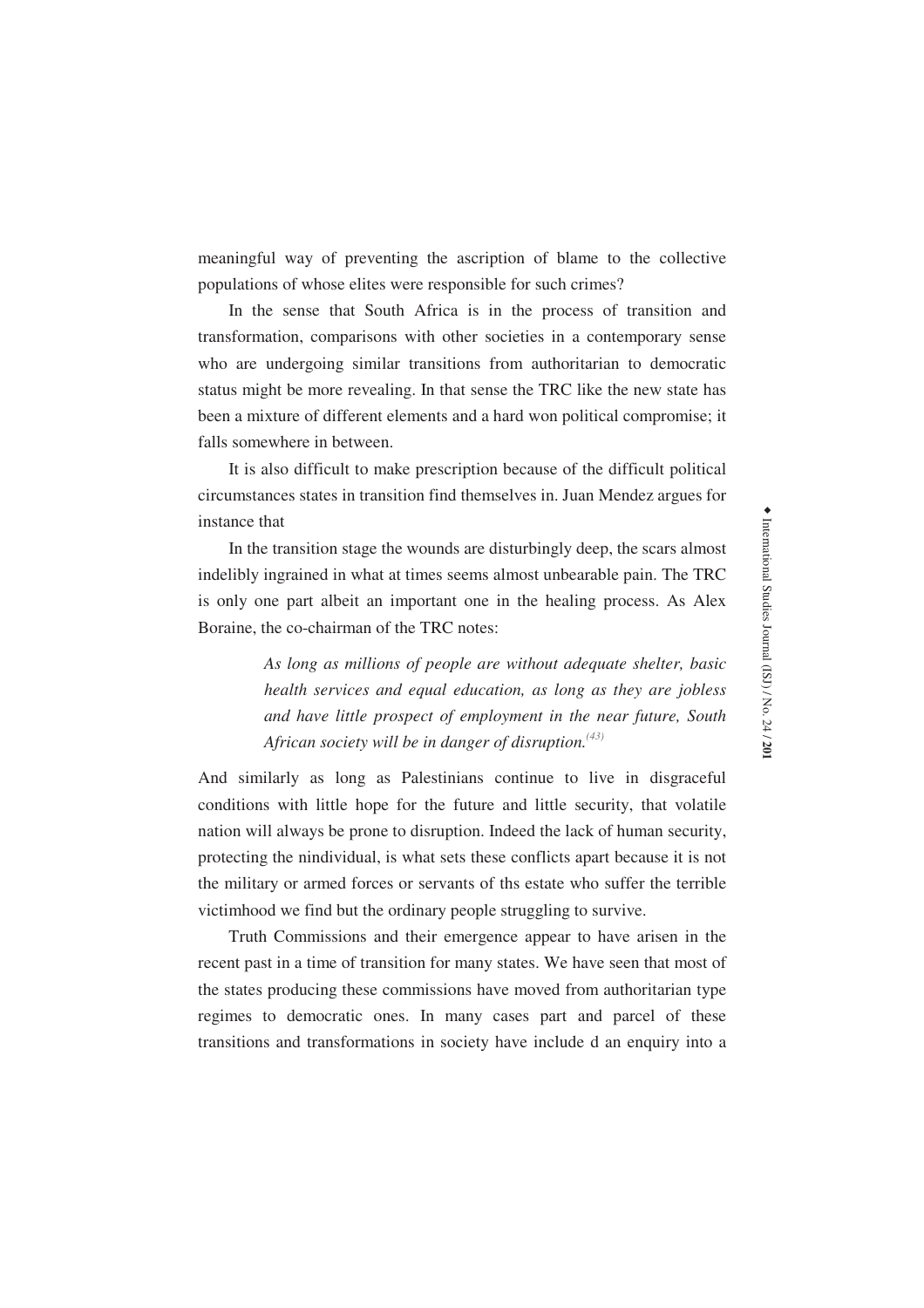traumatic past. Clearly in cases like South Africa and Chile we are dealing with more than a transition; we are dealing with an attempt at whole scale transformation to democracy. Therefore the ruptures may seem more difficult. If there is one country that might lay claim and stake to saying that its truth commission has grave import for the future of its settlement, then that country is the new South Africa. So the notion, the aspiration and the realization of fundamental change at all levels of society have accompanied transitions, transformations and Truth Commissions but clearly some more than others. I have tried to argue that South Africa's commission is one that will likely have more far reaching implications than most of the e others.

 International Studies Journal (ISJ) / No. 24 / **202**

٠

In that sense truth commissions must be oriented towards the future as well as the past; they must allow for the development of new space within which societies that have undergone traumatic histories can recover. They must in that sense be therapeutic; they must heal and they must be able to solve problems around the basis of their mandate. For Michael Ignatieff:

> *Truth Commissions have the greatest chance in societies that have created a powerful political consensus behind reconciliation, such as in South Africa. In such a context, Tutu's Commission has the chance to create a virtuous upward spiral between the disclosure of painful truth and the consolidation of the political consensus that created his commission in the first place.(44)*

## **THE STATE AND MEMORY**

The final report of the Truth and Reconciliation Commission released in November 1998 came close to almost a million words, but this was nothing compared to the number of tears shed in the course of its reckoning or indeed the course of apartheids horrific history. David Beresford said it was "the most important political testament to emerge from South Africa" thought it would be conservative to judge it as one of the more important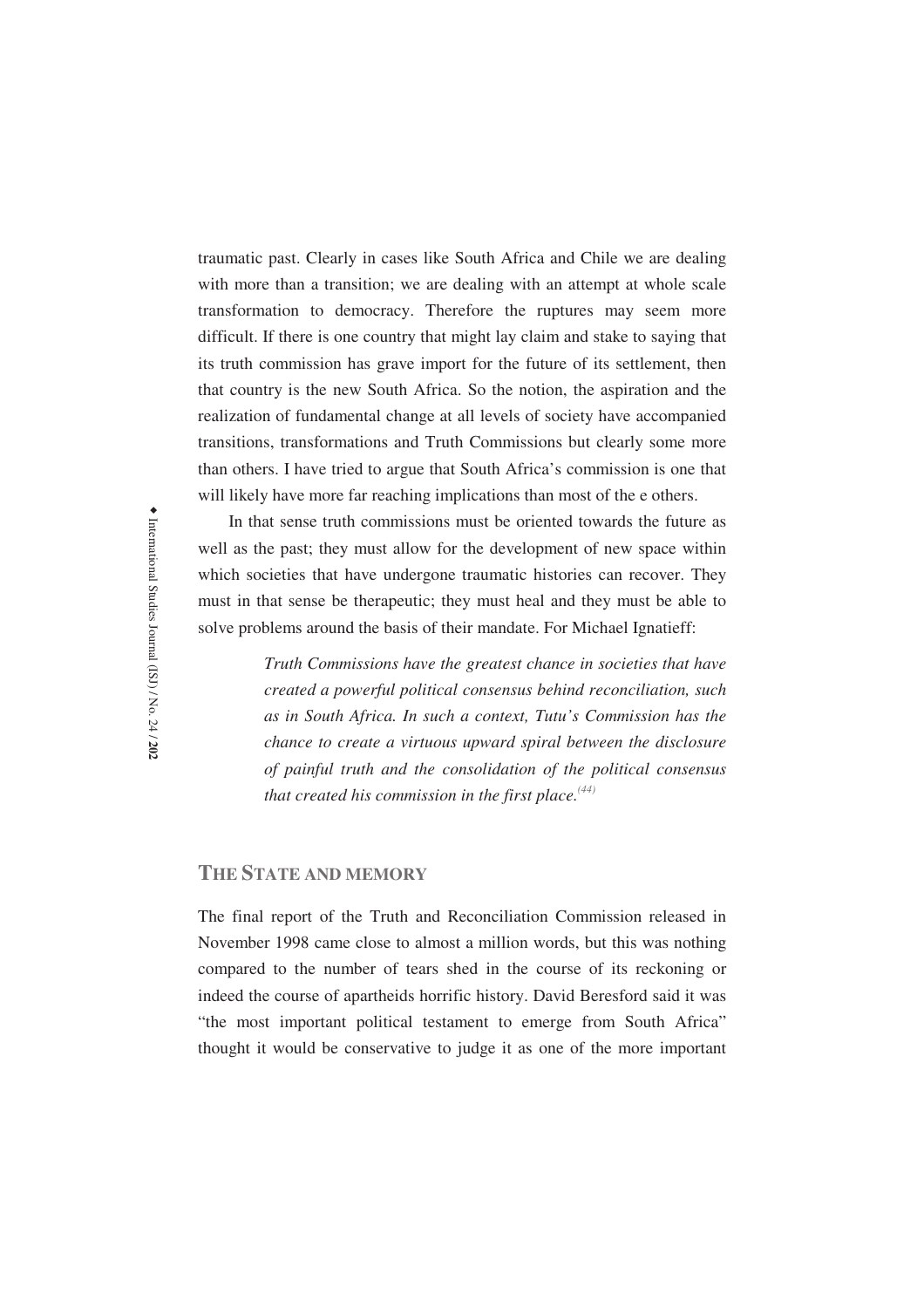documents of the twentieth century. For him the "power of the final report lies in it being a "people's testament". The personal stories which are central to it offer a wealth of experience which is almost biblical in range, much of it horrific and difficult to digest, but with passages that speak with a simplicity which has its own majesty." $(45)$ 

There is an argument that the idea behind the TRC derives from Christian ideas of confession and absolution, ideas that Archbishop Tutu has been quite forceful in presenting. In South Africa, however, the Truth Commission sees itself as something more than a therapeutic exercise designed to exorcise the demons of the past; it represents a reconciliation of all people. An attempt in some senses to say "we've had a horrible past, let's have a good future." But let's not forget the past; rather we should have as complete a memory as possible to avoid these mistakes in the future, so that the rich and powerful can never again deny the undeniable. The therapeutic effect may be no more than the fact that the TRC has brought home to millions of average South Africans the scale and depth of the suffering of ordinary people under apartheid. However, if it achieves this level of awareness then it will have been a success. The commissioners and others I interviewed had different view on what constituted the purposes of the TRC, what its implications were and what its role in the new South Africa could be. But they were sure it was one thing; that is that it was a necessary process. Whether it achieved the full disclosure of the truth, it was a necessary process. Whether it achieved justice, it was a necessary process and whether reconciliation was brought about it was a necessary process. The South African TRC may have been a flawed mechanism; it may have reopened old wounds as its critics charged, but this would have been unavoidable anyway. The alternative would have been to let these wounds fester and rot under the surface of society until there was a real social explosion. Yes, there has been immense pain but we are entitled to ask the question so what in response to the critics of these revelations. Apartheid caused immense pain; therapy is rarely easy, almost always incomplete but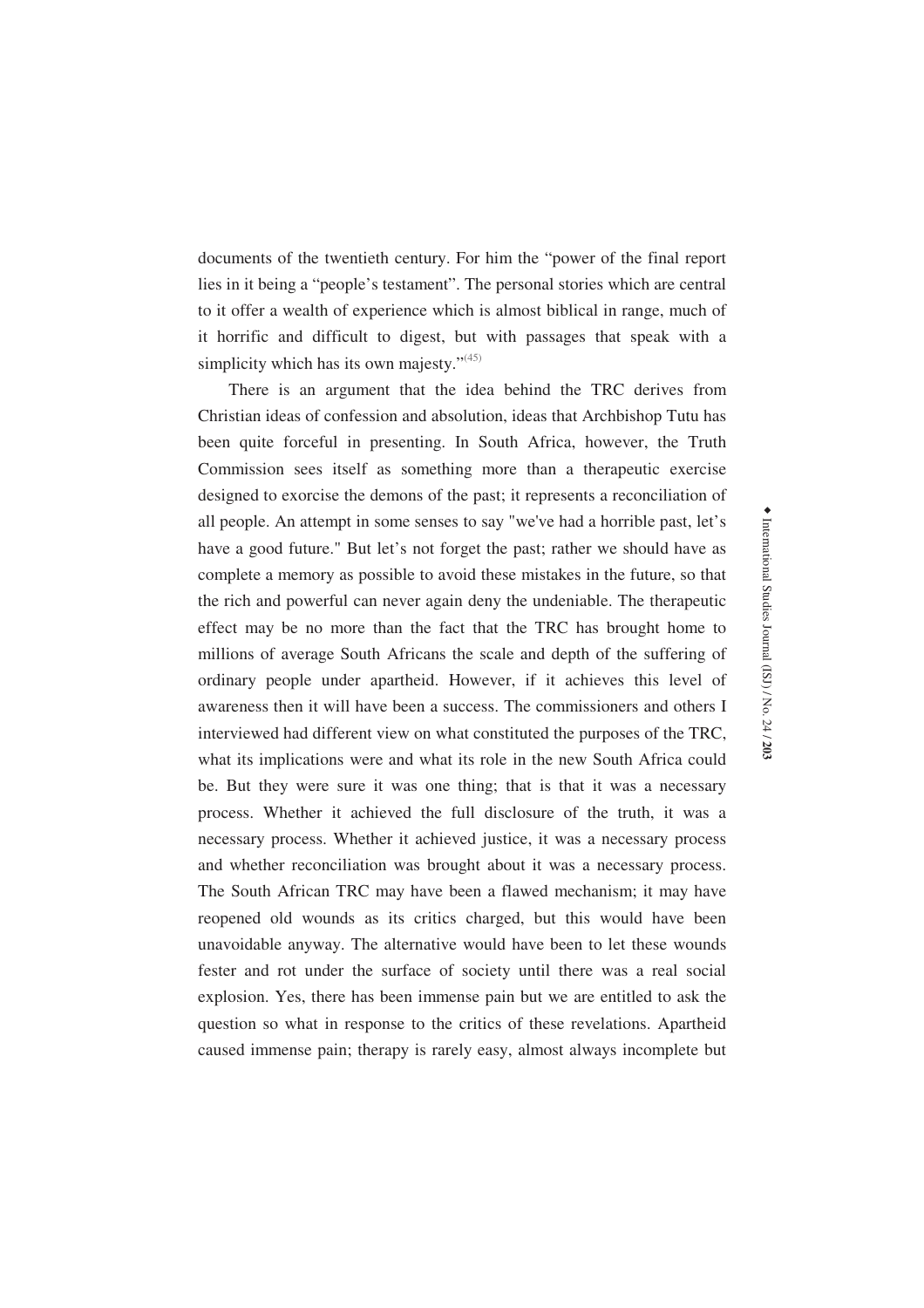that doesn't mean it should not be attempted. Burying the past would have been the worst possible option for the new South Africa. It would have been starting out on a lie and no new democracy can really afford that if it is to firmly establish its political legitimacy and democratic credentials. It needed in this respect to be "worked through" One author has argued that truth commissions anyway are not supposed to overcome societal divisions. In that sense they do not have a reconciliation function:

> *It can only winnow out the solid core of facts upon which society's arguments with itself should be conducted. But it cannot bring these arguments to conclusion. Critics of truth commissions argue as if the past were a sacred text which had been stolen and vandalised by evil men and which can be recovered to a well-lit glass case in some grand public rotunda like the US Constitution or the Bill of Rights. But the past has none of the fixed and stable identity of a document. The past is an argument and the function of truth commissions, is simply to purify the argument, to narrow the range of permissible lies(46)*

The TRC then is not the grand inquisition, it's not a court of law, and it's a method of remembrance, a way of developing shared memories. These are good and noble goals and if they lead to reconciliation or conciliation and override the divisions in South Africa, then that would be a tremendous achievement. Unfortunately they won't, at least not in a starry eyed, naive way. There are still "icebergs of resentment" as one person who lost her father as a result of the apartheid system put it to me but who would not expect this. Apartheid was a devastating infringement on people's humanity and sense of dignity. Of course there are icebergs of resentment, some big enough to sink the Titanic we would imagine! The point is that if we are to have any hope for the future, mechanisms like the TRC offers us a chance to help thaw the icebergs and get on with forging shared values and attributes, allowing us to remember and not forget, but of course to learns from memory.  $\mathbf{\hat{P}}$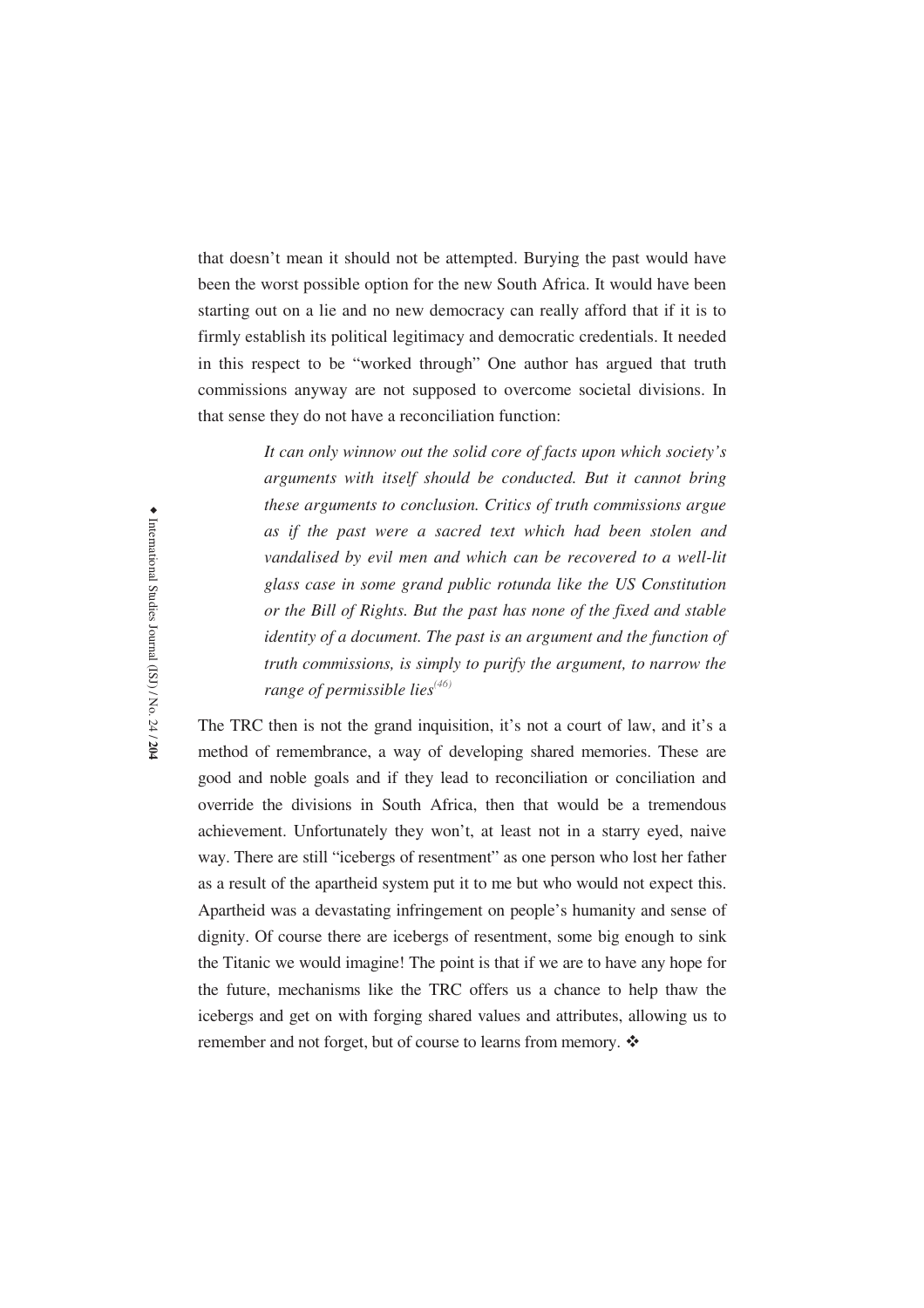#### **NOTES:**

1. Quoted in Peter N.Carroll (1990) *Keeping Time: Memory, Nostalgia and the Art of History* (London: University of Georgia press), p.209.

2. See Ian Buruma (1995) *The Wages of Guilt: Memories of war in Germany and Japan* (London: Vintage)., p.247.

3. There are horrific figures on the casualties of civil wars and conflicts since 1945. For instance in 1996, there were 19 high-intensity conflicts (over 1000 deaths per annum being fought on a global scale. At the same time there were 42 low intensity conflicts (between 100 and 1000 deaths per annum being waged ) and 74 lethal conflicts were also recorded. In 1996 alone there was over 130,000 conflict related deaths. Since the beginning of 1995, more than 37 million people have been displaced from their homes, an increase of 70% since 1985. Three per cent of the worlds GNP is being spent on the military. In dollar terms this is US\$700 billion. These figures and more are from the excellent book by Kumar Rupesinghe (with Sanam Naraghi Anderlini) (1998) *Civil Wars, Civil Peace: An Introduction to Conflict Resolution* (London: Pluto Press), p.24.

4. See Pitirim A. Sorokin (1962). *Social and Cultural Dynamics, Vol.3: Fluctuations of Social Relationships, War and Revolution* (New York: Bedminster Press), p.342.

5. See Paul Connerton (1989) *How Societies Remember* (Cambridge: Cambridge University Press), pps.1-4.

6. Fentress and Wickham for instance use the case of the French revolutionaries who had to "return" to the Roman Republic for the legitimation of their political action that did not depend on Kings. (See p.128)

7. See Karl Marx and Friedrich Engels (1968) *Selected Works: The Eighteenth Brumaire of Louis Napoleon* (Moscow: Progress press), p.95.

8. See Kader Asmal et. Al. (1996) *Reconciliation through Truth: A Reckoning of Apartheid Criminal Governance* (Cape Town: David Philips Publishers), pps.9-10

9. Mark Osiel has argued for instance that public memory of past misdemeanours have to be established before a transition to democracy can be successful. See Mark Osiel (1997) *Mass Atrocity, Collective Memory and the law* (New Brunswick, New Jersey: Transaction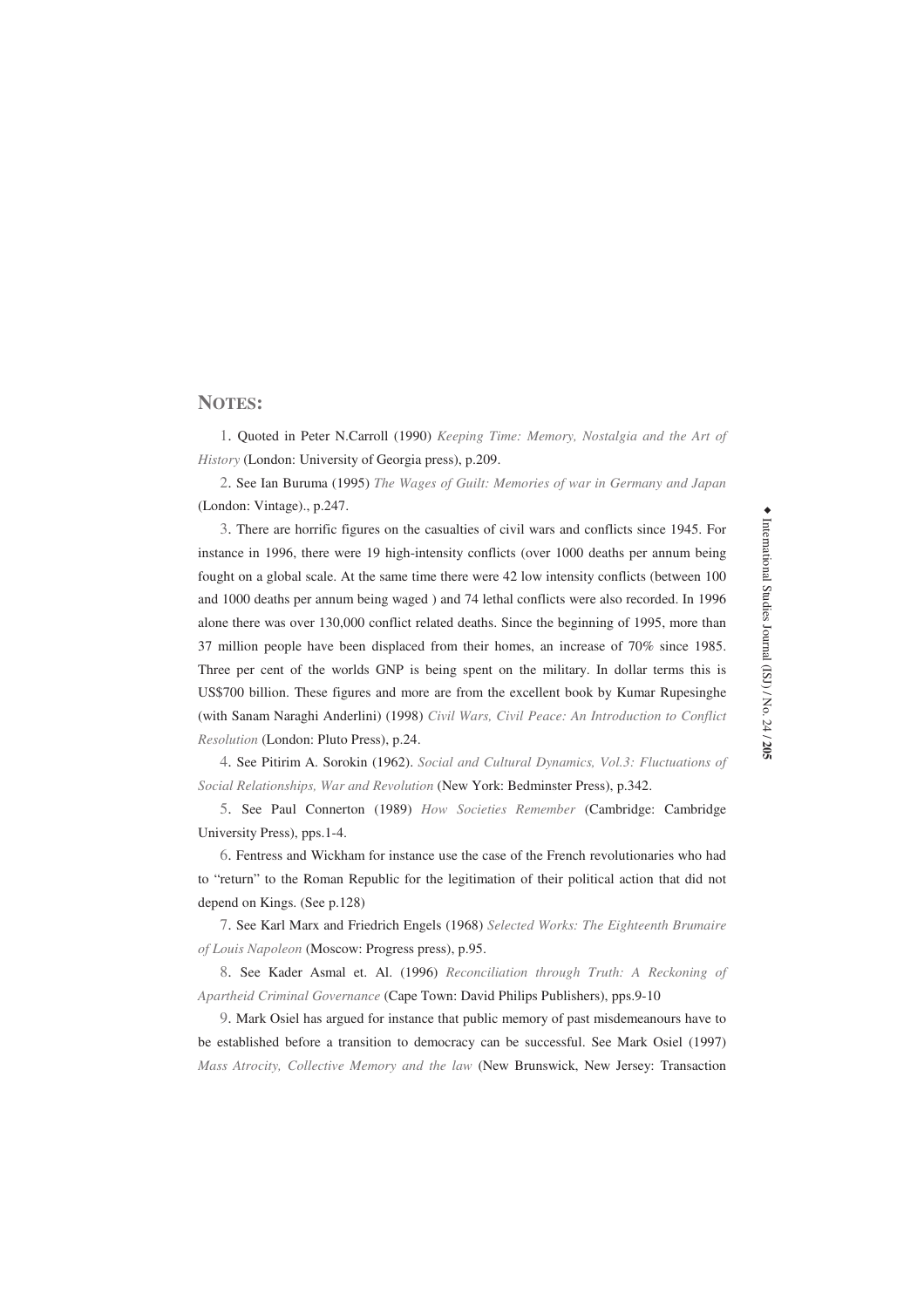Publishers).

10. See A. M. Grundlingh, "Nation-building and history in South Africa: Probing the pitfalls and prospects" in W. S. Vorster (Ed) (1991) *Building a New nation: The Quest for a New South Africa* (Pretoria: Unisa), p. 15.

11. This was particularly emphasised to me in an interview with Dumisa Ntsebeza, the Commissioner in charge of the Human Rights investigations. He argued clearly that the Trc is only one aspect in a larger process to achieve national unity and reconciliation. Richard Lyster , the commissioner for Durban and director of the legal resources centre there also expressed this view quite strongly. For him the Trc was just one of the many tools of transformation in South African society and there were a host of others that needed to be emphasised. Interview with Richard Lyster, 28th May 1998, Durban TRC offices, 1-2pm.

12. See Hansard (1995) *Debates of the National Assembly* Second Session, First Parliament, 16.18 May (Cape Town: Government Printers), pps. 1339-40.

13. See The Carnegie Corporation (1997) *A House No Longer Divided: Progress and Prospects for Democratic peace in South Africa* (New York: Carnegie Corporation), p.26.

14. See G.J. Pillay, "In Quest of a nation: Some Historical Pitfalls and stumbling blocks" in W.S. Forster (ed.) (1991) *Building a New Nation: The Quest for a new South Africa* (Pretoria: UNISA), p.1.

15. See A.M. Grundlingh, "Nation building and history in South Afrtica: Probing the pitfalls and prospects" in W.S. Forster (ed) 1991. *Building a New nation: The Quest for a new South Africa* (Pretoria: UNISA), p.16.

16. This is quoted in A.M. Grundlingh, see Cit. , p.25.

17. See Robert Thornton, "South Africa: Countries, boundaries, enemies and friends" in *Anthropology Today* Vol.10, No.6, December 1994, p.12.

18. See Allister Sparks (1994) *Tomorrow is Another Country* (Sandton: Struik Books), p. 7.

19. See Antjie Krog, "Overwhelming Trama of the Truth" in the *Mail and Guardian* (Dec.24th-Jan 9th, 1997).

20. This is a quote from Jose Zalaquett, the Chilean philosopher and activist who worked on the Chilean Truth Commission. See Antjie Krog, Ibid, p.24.

21. See Antjie Krog, "The Parable of the Bicycle" in the *Mail and Guardian* ( February 7-13, 1997), p.24.

22. This is quoted in Mahmood Mamdani, "Reconciliation without justice" in the *Southern Review of Books* (November/December 1996). Reprinted in *Southern Review, African Political and Economic Monthly* March 1997, vol.10, no.6.p. 22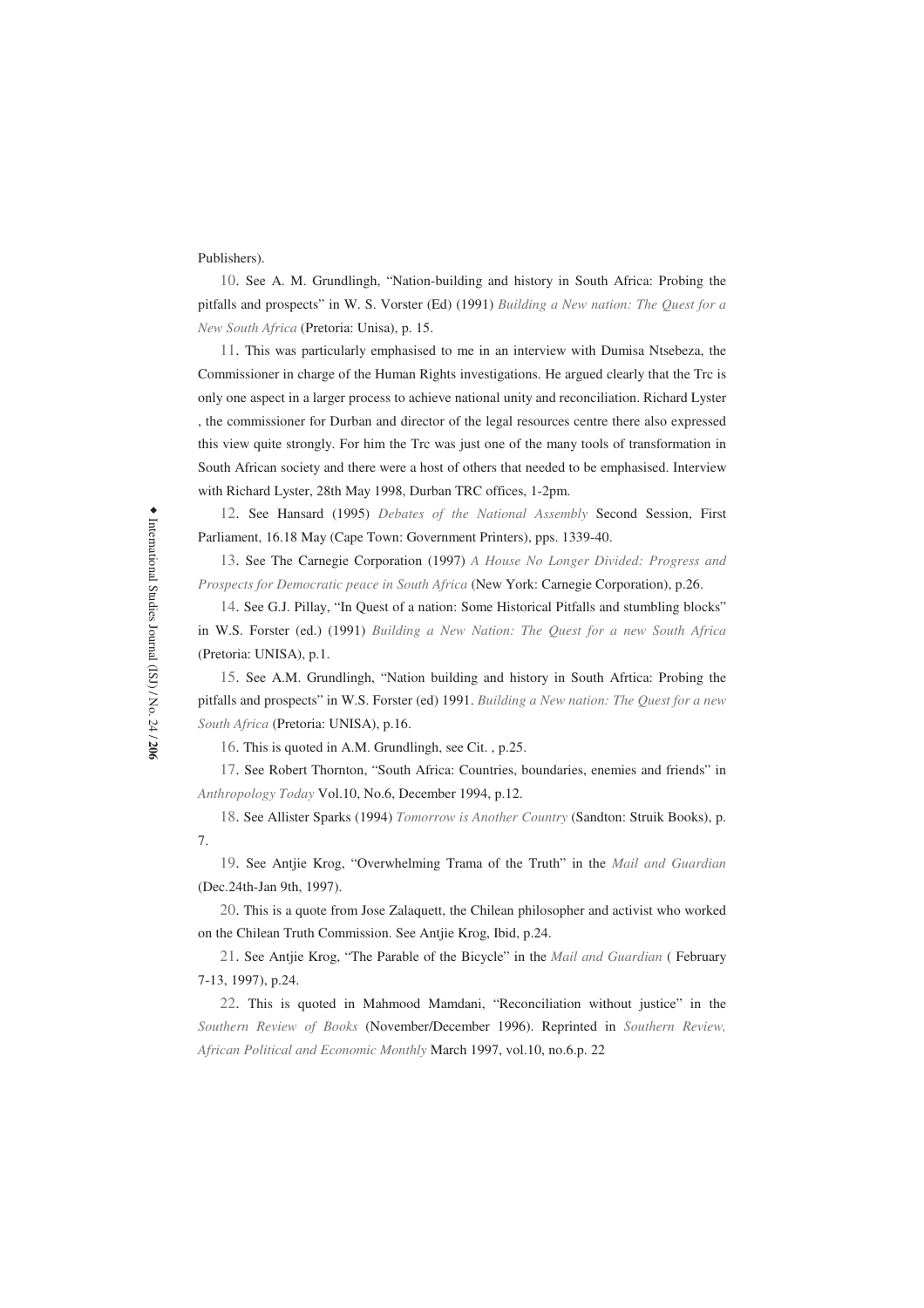23. Ibid., pps.6-7.

24. See Archbishop Tutu, "Evil deeds do not make men monsters" in the *Natal Mercury*  April 16 1997.

25. See Antjie Krog, "Risk is the first step to reconciliation" in the *Star* (24/7/98).

26. Ibid.

27. Interview (received questionnaire) Mangosuthu Buthulezi, December 4th 1998.

28. Interview with Richard Lyster, commissioner in Kwazulu-Natal, 28th May, 1998. Out of all the commissioners I interviewed Lyster placed more emphasis on the recovery of the truth as vitally important to the process. For him it was distinctly a truth commission as opposed to a reconciliation commission.

29. See the *White Paper on Reconstruction and Development: Government's Strategy for Fundamental Transformation*, September 1994, Section 0.2.

30. See "Who Is Thabo Mbeki?" in the *Economist* November 1st, 1997.

31. See Vol.1, Chapter 1 of the *Truth and Reconciliation Commissions Final Report*  (www.truth.org.za/final/1chap1.htm) p. 6.

32. See Michael Ignatieff, "Articles of Faith" in *Index On Censorship* vol.5, 1996 pps.113-114.

33. This quote is by H. Richard Niebuhr, from A. Boraine and J. Levy (eds) (1995) *The healing of a nation* (Cape Town: Justice in Transition), xvi.

34. This quote is taken from a book by Judge Marvin Frankel entitled *Out of the Shadows of the Night: The Struggle for International Human Rights* and was quoted in the Foreword by the Chairperson, Revd. D M Tutu, Archbishop in *Volume One, Chapter One* (www.truth.org.za/final/1/chap1.htm), p.2.

35. See Heribert Adam and Kogila Moodley (1993) *The Opening of the Apartheid Mind: Options for the New South Africa* (Berkeley: University of California Press), p.217.

36. See Jonathan Allen, "Balancing Justice and Social Unity: Political Theory and the Idea of a Truth and Reconciliation Commission". Unpublished paper.

37. See "Closing wounds that won't heal" in the *Natal Witness* October 2nd, 1998, p.9

38. See Ernest Renan, "What is a Nation?" in H. K. Bhaba (1992). *Nation and Narration*  (London: Routledge).

39. See G. Simpson and P. van Zyl (1995), p.3.

40. For instance see the Kader Asmal et al. book.

41. This was argued by A. W. Stadler, a Professor of Political Studies at the University of Witswaterand in "Repression under apartheid cannot be equated with Nazi death camps" in the *Sunday Independent* (3/11/96). Brian Bunting has on the other hand drawn direct